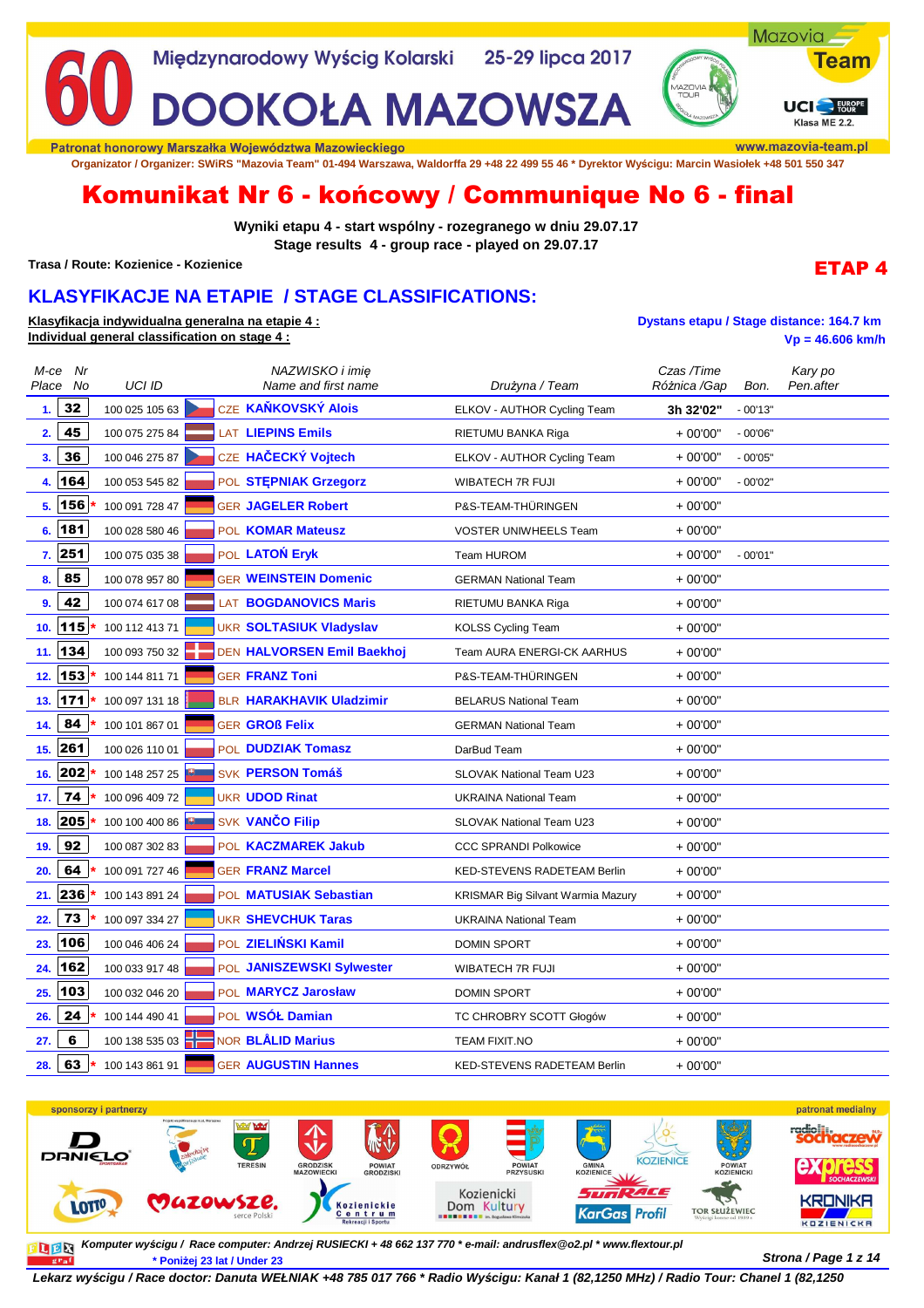| POL SZÓSTKA Paweł<br>26<br>100 158 514 00<br>29.                | TC CHROBRY SCOTT Głogów                  | $+00'00"$              |
|-----------------------------------------------------------------|------------------------------------------|------------------------|
| 132<br>DEN BROGE Nils Lau Nyborg<br>100 143 942 75<br>30.       | <b>Team AURA ENERGI-CK AARHUS</b>        | $+00'00"$              |
| 232<br>POL WALECKI Kamil<br>100 100 917 21<br>31.               | <b>KRISMAR Big Silvant Warmia Mazury</b> | $+00'00"$              |
| 11<br>POL TEKLIŃSKI Adrian<br>100 053 645 85<br>32.             | <b>SKC TUFO PROSTEJOV</b>                | $+00'00"$              |
| 72<br>100 133 951 75<br><b>UKR ZUBENKO Mykyta</b><br>33.        | <b>UKRAINA National Team</b>             | $+00'00"$              |
| 124<br>POL KUCIO Krzysztof<br>100 150 637 77<br>34.             | KS POGON MOSTOSTAL Puławy                | $+00'00"$              |
| 182<br>POL PODLASKI Michał<br>35.<br>100 056 069 84             | <b>VOSTER UNIWHEELS Team</b>             | $+00'00"$<br>$-00'04"$ |
| 253<br>POL TOMASIAK Konrad<br>100 068 905 19<br>36.             | Team HUROM                               | $+00'00"$              |
| 93<br>POL MAŁECKI Kamil<br>100 086 286 37<br>37.                | <b>CCC SPRANDI Polkowice</b>             | $+00'00"$<br>$-00'06"$ |
| 33<br>CZE ČERNÝ Josef<br>100 075 232 41<br>38.                  | ELKOV - AUTHOR Cycling Team              | $+00'00"$              |
| 126<br>POL KONOFAŁ Sebastian<br>100 150 634 74<br>39.           | KS POGON MOSTOSTAL Puławy                | $+00'00"$              |
| 173<br><b>BLR SAROKA Aliaksandr</b><br>100 145 851 44<br>40.    | <b>BELARUS National Team</b>             | $+00'00"$              |
| 96<br>100 079 514 55<br>POL STOSZ Patryk<br>41.                 | <b>CCC SPRANDI Polkowice</b>             | $+00'00"$              |
| 243<br>100 093 502 75<br>POL PAWLAK Tobiasz<br>42.              | <b>KK TARNOVIA</b>                       | $+00'00"$              |
| 41<br><b>EST PRUUS Peeter</b><br>100 069 966 13<br>43.          | RIETUMU BANKA Riga                       | $+00'00"$              |
| 23<br>100 158 481 64<br>POL JATCZAK Artur<br>44.                | TC CHROBRY SCOTT Głogów                  | $+00'00"$              |
| 262<br>100 158 482 65<br>POL <b>KLOC Dawid</b><br>45.           | DarBud Team                              | $+00'00"$              |
| 46<br>LAT VOSEKALNS Andris<br>100 075 111 17<br>46.             | RIETUMU BANKA Riga                       | $+00'00"$<br>$+00'10"$ |
| 22<br>POL JAGIEŁA Adam<br>100 158 475 58<br>47.                 | TC CHROBRY SCOTT Głogów                  | $+00'00"$              |
| 121<br>POL GÓRECKI Patryk<br>100 093 371 41<br>48.              | KS POGON MOSTOSTAL Puławy                | $+00'00"$              |
| 100 510 133 91<br>$\mathbf{2}$<br>NOR JENSEN Jan William<br>49. | <b>TEAM FIXIT.NO</b>                     | $+00'00"$              |
| 16<br>100 069 035 52<br>POL PSZCZOLARSKI Wojciech<br>50.        | <b>SKC TUFO PROSTEJOV</b>                | $+00'00"$              |
| 21<br>100 079 516 57<br>POL KONWA Piotr<br>51.                  | TC CHROBRY SCOTT Głogów                  | $+00'00"$              |
| 223<br>POL KRASIŃSKI Łukasz<br>100 148 517 91<br>52.            | MAYDAY Team Ziemia Lubelska              | $+00'00"$              |
| 112<br><b>UKR SKORENKO Mykyta</b><br>100 095 640 79<br>53.      | <b>KOLSS Cycling Team</b>                | $+00'00"$              |
| SVK SZÁSZ Adam<br>206<br>100 145 968 64<br>54.                  | SLOVAK National Team U23                 | $+00'00"$              |
| 246<br>POL KRZYWDA Patryk<br>100 090 331 08<br>55.              | <b>KK TARNOVIA</b>                       | $+00'00"$              |
| 264<br>100 080 792 72<br>POL KOŁAKOWSKI Dariusz<br>56.          | DarBud Team                              | $+00'00"$              |
| POL KARBOWY Marcin<br>57.  241 <br>100 133 945 69               | <b>KK TARNOVIA</b>                       | $+00'00"$              |
| 131<br><b>DEN MUFF Frederik</b><br>100 145 136 08<br>58.        | Team AURA ENERGI-CK AARHUS               | $+00'00"$              |
| 204<br><b>SVK VOJTEK Miloš</b><br>100 107 769 83<br>59.         | SLOVAK National Team U23                 | $+00'00"$              |
| POL SOWIŃSKI Artur<br>143<br>100 098 695 30<br>60.              | POMORSKIE - GKS KARTUSIA                 | $+00'00"$              |
| 61. 233<br>POL RAJCH Bartłomiej<br>100 150 616 56               | <b>KRISMAR Big Silvant Warmia Mazury</b> | $+00'00"$              |
| 136<br>100 150 767 13<br><b>DEN POULSEN August Mors</b><br>62.  | Team AURA ENERGI-CK AARHUS               | $+00'00"$              |
| 183<br>POL PARMA Krzysztof<br>100 146 941 67<br>63.             | VOSTER UNIWHEELS Team                    | $+00'00"$              |
| 151<br><b>GER KÜHMEL Sandro</b><br>100 536 737 20<br>64.        | P&S-TEAM-THÜRINGEN                       | $+00'00"$              |
| 172<br>100 329 875 59<br><b>BLR SHNYRKO Aliaksei</b><br>65.     | <b>BELARUS National Team</b>             | $+00'00"$              |
| 263<br>100 160 971 32<br>POL <b>MATOSZKO Filip</b><br>66.       | DarBud Team                              | $+00'00"$              |
| 44<br>100 091 663 79<br>LAT KANEPEJS Deins<br>67.               | RIETUMU BANKA Riga                       | $+00'00"$              |
| 35<br>100 086 804 70<br><b>CZE KUKRLE Michael</b><br>68.        | ELKOV - AUTHOR Cycling Team              | $+00'00"$              |
| 203<br>100 112 209 61<br><b>SVK SZABO Miklos</b><br>69.         | SLOVAK National Team U23                 | $+00'00"$              |
| 1<br>100 079 136 65<br>FIN <b>MANNINEN Matti</b><br>70.         | TEAM FIXIT.NO                            | $+00'00"$              |
| 71. 184<br>POL NOWACZEK Mateusz<br>100 066 000 24               | VOSTER UNIWHEELS Team                    | $+00'00"$              |
|                                                                 |                                          |                        |



**Strona / Page 2 z 14 \* Poniżej 23 lat / Under 23 Komputer wy***ś***cigu / Race computer: Andrzej RUSIECKI + 48 662 137 770 \* e-mail: andrusflex@o2.pl \* www.flextour.pl**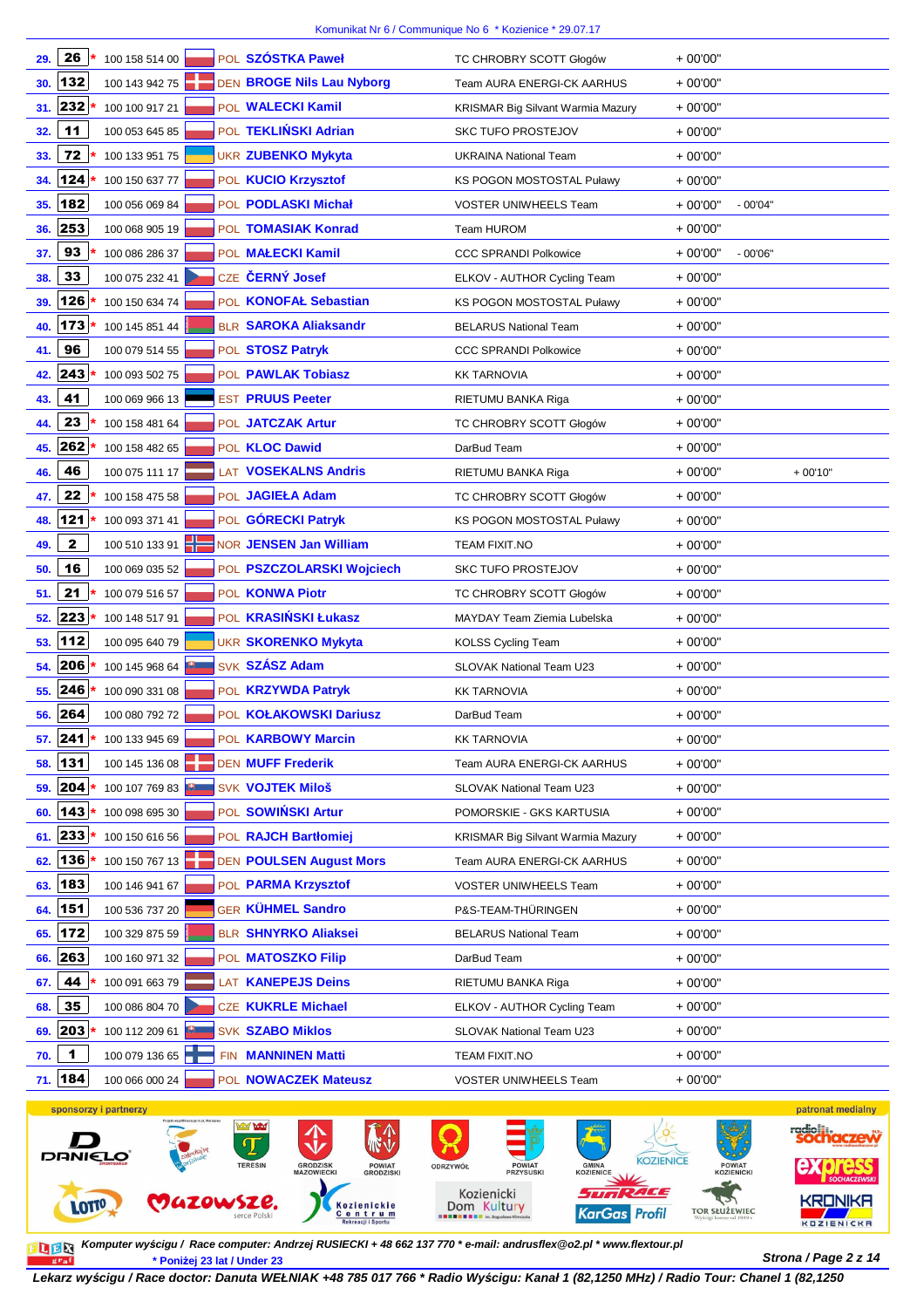| 72.  | 116           | 100 098 015 29    |  | <b>UKR BONDARENKO Pavlo</b>    | <b>KOLSS Cycling Team</b>          | $+00'00"$ |           |
|------|---------------|-------------------|--|--------------------------------|------------------------------------|-----------|-----------|
|      | 73. 221 *     | 100 150 609 49    |  | POL <b>KRUPA Adrian</b>        | MAYDAY Team Ziemia Lubelska        | $+00'00"$ |           |
| 74.  | 75            | 100 111 452 80    |  | <b>UKR SHCHERBAN Vladyslav</b> | <b>UKRAINA National Team</b>       | $+00'00"$ |           |
| 75.  | 34            | 100 098 087 04    |  | <b>CZE CAMRDA Pavel</b>        | ELKOV - AUTHOR Cycling Team        | $+00'00"$ |           |
| 76.  | 62            | 100 101 695 23    |  | <b>GER SCHMIEDEL Sebastian</b> | <b>KED-STEVENS RADETEAM Berlin</b> | $+00'00"$ |           |
| 77.  | 252           | 100 028 376 36    |  | POL MATYSIAK Bartłomiej        | Team HUROM                         | $+00'00"$ |           |
| 78.  | 43            | 100 101 721 49    |  | <b>LAT GAVARS Eriks Toms</b>   | RIETUMU BANKA Riga                 | $+00'00"$ |           |
| 79.  | 95            | 100 088 985 20    |  | POL <b>MROŻEK Marcin</b>       | <b>CCC SPRANDI Polkowice</b>       | $+00'00"$ |           |
| 80.  | 256           | 100 109 575 46    |  | POL ANIOŁKOWSKI Stanisław      | Team HUROM                         | $+00'00"$ |           |
| 81.  | 105           | 100 055 194 82    |  | POL CHARUCKI Paweł             | <b>DOMIN SPORT</b>                 | $+00'00"$ |           |
| 82.  | 176           | 100 090 493 73    |  | <b>BLR STROKAU Vasili</b>      | <b>BELARUS National Team</b>       | $+00'00"$ |           |
| 83.  | 15            | 100 150 930 79    |  | <b>CZE OTRUBA Jakub</b>        | <b>SKC TUFO PROSTEJOV</b>          | $+00'00"$ |           |
| 84.  | 91            | 100 033 181 88    |  | POL BIAŁOBŁOCKI Marcin         | <b>CCC SPRANDI Polkowice</b>       | $+00'00"$ |           |
| 85.  | 255           | 100 068 907 21    |  | POL MIGDAŁ Wojciech            | Team HUROM                         | $+00'00"$ |           |
| 86.  | 14            | 100 087 085 60    |  | CZE ZAHÁLKA Matej              | <b>SKC TUFO PROSTEJOV</b>          | $+00'00"$ |           |
| 87.  | 25            | 100 150 929 78    |  | POL MURIAS Jakub               | TC CHROBRY SCOTT Głogów            | $+00'00"$ |           |
| 88.  | 174           | 100 078 975 01    |  | <b>BLR DUBOUSKI Uladzislau</b> | <b>BELARUS National Team</b>       | $+00'00"$ |           |
| 89.  | 102           | 100 033 143 50    |  | POL DETKO Artur                | <b>DOMIN SPORT</b>                 | $+00'00"$ |           |
| 90.  | $\mathbf{71}$ | 100 086 658 21    |  | <b>UKR BUDYAK Anatoliy</b>     | <b>UKRAINA National Team</b>       | $+00'00"$ |           |
| 91.  | 66            | 100 161 309 79    |  | <b>GER GEBAUER Oskar</b>       | <b>KED-STEVENS RADETEAM Berlin</b> | $+00'00"$ |           |
| 92.  | 125           | 100 150 646 86    |  | POL PEKALA Piotr               | KS POGON MOSTOSTAL Puławy          | $+00'00"$ |           |
| 93.  | 245           | 100 097 406 02    |  | POL SÓJKA Mikołaj              | <b>KK TARNOVIA</b>                 | $+00'00"$ |           |
| 94.  | 94            | 100 045 999 05    |  | <b>BUL MIHAYLOV Nikolay</b>    | <b>CCC SPRANDI Polkowice</b>       | $+00'00"$ |           |
| 95.  | 185           | 100 079 518 59    |  | POL GRABIS Mateusz             | <b>VOSTER UNIWHEELS Team</b>       | $+00'00"$ |           |
| 96.  | 155           | 100 506 365 09    |  | <b>GER KÄßMANN Fabian</b>      | P&S-TEAM-THÜRINGEN                 | $+00'00"$ |           |
| 97.  | 201           | 100 078 169 68    |  | SVK LAJCHA Juraj               | <b>SLOVAK National Team U23</b>    | $+00'00"$ |           |
| 98.  | 4             | 100 101 170 80    |  | <b>NOR JACOBSEN Andreas</b>    | <b>TEAM FIXIT.NO</b>               | $+00'00"$ |           |
| 99.  | 104           | 100 015 774 44    |  | POL REBIEWSKI Jarosław         | <b>DOMIN SPORT</b>                 | $+00'00"$ |           |
|      | $100.$ 113    | 100 068 768 76    |  | <b>UKR BRATASHCHUK Andrii</b>  | KOLSS Cycling Team                 | $+00'00"$ |           |
| 101. | 83            | 100 101 840 71    |  | <b>GER FLICKE Bastian</b>      | <b>GERMAN National Team</b>        | $+00'00"$ |           |
| 102. | 13            | 100 071 811 15    |  | CZE HAMPL Petr                 | <b>SKC TUFO PROSTEJOV</b>          | $+00'00"$ |           |
| 103. | 61            | 100 101 782 13    |  | <b>GER MAGDEBURG Tobias</b>    | <b>KED-STEVENS RADETEAM Berlin</b> | $+00'00"$ |           |
| 104. | 152           | 100 090 418 95    |  | <b>GER DINKLER Jonathan</b>    | P&S-TEAM-THÜRINGEN                 | $+00'00"$ |           |
| 105. | 135           | 100 150 642 82    |  | DEN MOLLER Nikolaj Vejlby      | Team AURA ENERGI-CK AARHUS         | $+00'00"$ |           |
| 106. | 122           | 100 097 178 65    |  | POL SOLIŃSKI Patryk            | <b>KS POGON MOSTOSTAL Puławy</b>   | $+00'00"$ |           |
| 107. | 31            | 100 020 582 02    |  | CZE BUCHÁČEK Tomáš             | ELKOV - AUTHOR Cycling Team        | $+00'00"$ |           |
| 108. | 65            | 100 364 594 52 ** |  | SYR JASER Nazir                | KED-STEVENS RADETEAM Berlin        | $+00'00"$ |           |
| 109. | 5             | 100 510 131 89    |  | NOR SPIKSETH Elias Angell      | TEAM FIXIT.NO                      | $+00'53"$ |           |
| 110. | 226           | 100 145 737 27    |  | POL KARPIUK Adrian             | MAYDAY Team Ziemia Lubelska        | $+00'55"$ | $-00'01"$ |
| 111. | 254           | 100 091 298 05    |  | POL GUTEK Mikołaj              | Team HUROM                         | $+01'01"$ |           |
| 112. | 186           | 100 108 070 93    |  | POL KRAWCZYK Szymon            | <b>VOSTER UNIWHEELS Team</b>       | $+01'01"$ |           |
| 113. | 133           |                   |  | DEN MADSEN Jacob Gye           | Team AURA ENERGI-CK AARHUS         | $+01'05"$ |           |
|      | 114. 154      | 100 097 460 56    |  | <b>GER HAUPT Tarik</b>         | P&S-TEAM-THÜRINGEN                 | $+01'07"$ |           |



**Strona / Page 3 z 14 \* Poniżej 23 lat / Under 23 Komputer wy***ś***cigu / Race computer: Andrzej RUSIECKI + 48 662 137 770 \* e-mail: andrusflex@o2.pl \* www.flextour.pl**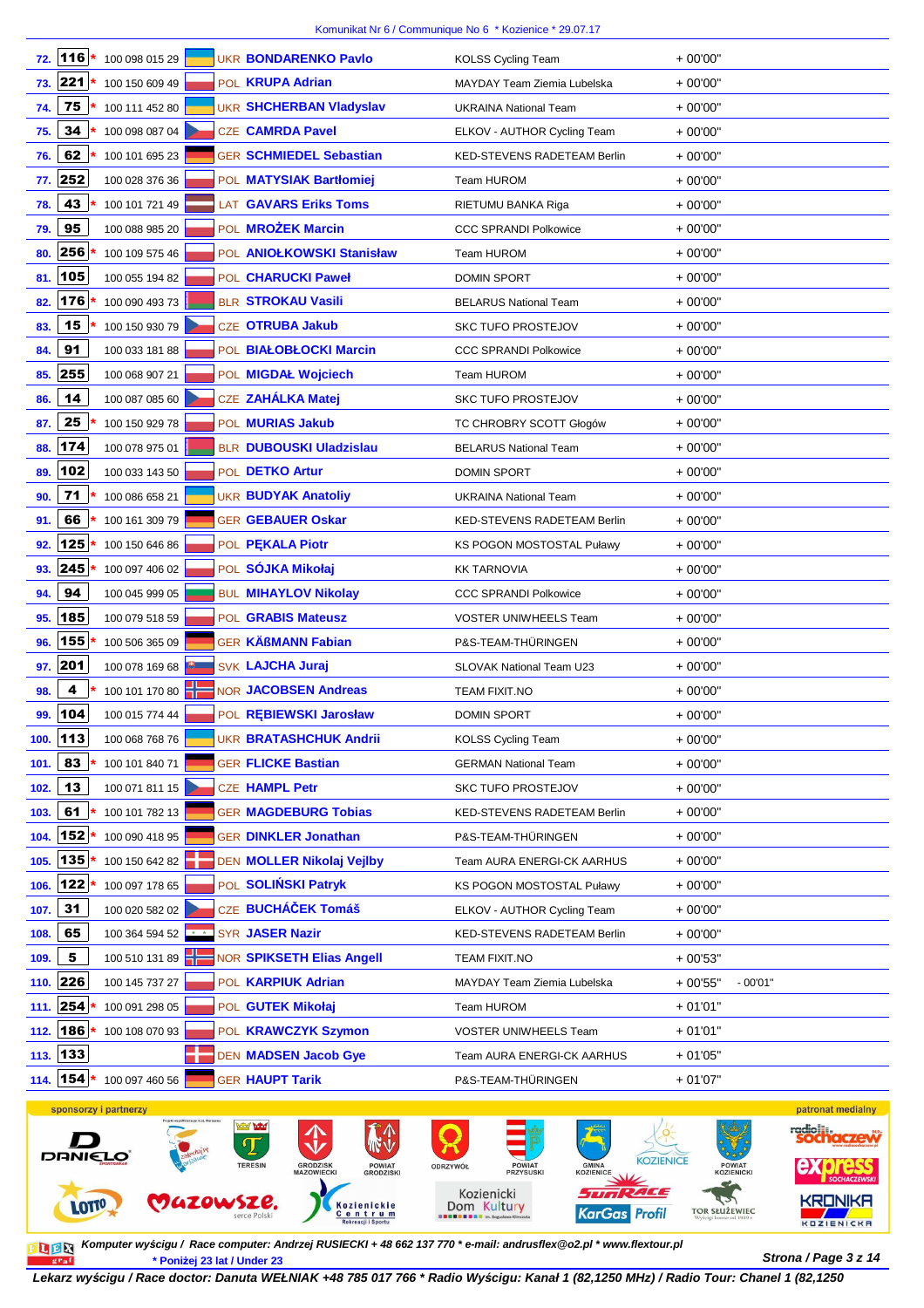| 115. 165   | 100 074 974 74 | POL <b>OBORSKI Dominik</b>   | WIBATECH 7R FUJI             | $+01'07"$                       |
|------------|----------------|------------------------------|------------------------------|---------------------------------|
| 116. 166   | 100 150 932 81 | POL TRACZ Szymon             | WIBATECH 7R FUJI             | $+01'07"$                       |
| $117.$ 161 | 100 028 661 30 | POL <b>MORAJKO Jacek</b>     | WIBATECH 7R FUJI             | $+01'07"$                       |
| 118. 101   | 100 072 469 91 | POL KOSTECKI Patryk          | <b>DOMIN SPORT</b>           | $+01'41"$                       |
| 3          | 100 099 897 68 | <b>NOR MADSEN Kristoffer</b> | <b>TEAM FIXIT.NO</b>         | nie wystartował / did not start |
| 111        | 100 109 574 45 | POL BANASZEK Norbert         | <b>KOLSS Cycling Team</b>    | nie wystartował / did not start |
| 114        | 100 079 949 05 | POL BANASZEK Adrian          | <b>KOLSS Cycling Team</b>    | nie wystartował / did not start |
| 51         | 100 095 162 86 | POL TOMASZEWSKI Krzysztof    | <b>PIASECZNO</b>             | wycofany / abandoned            |
| 76         | 100 151 461 28 | <b>UKR SHEVTSOV Victor</b>   | <b>UKRAINA National Team</b> | wycofany / abandoned            |
| 81         | 100 078 970 93 | <b>GER SCHOMBER Nils</b>     | <b>GERMAN National Team</b>  | wycofany / abandoned            |
| 86         | 100 059 674 03 | <b>GER REINHARDT Theo</b>    | <b>GERMAN National Team</b>  | wycofany / abandoned            |
| 163        | 100 062 711 33 | POL BARTKIEWICZ Andrzei      | WIBATECH 7R FUJI             | wycofany / abandoned            |

**Uprawnionych do startu na etapie: 126 zawodników. Entitled to start on the stage: 126 of riders. Etap uko***ń***czyło: 118 zawodników. Stage finished: 118 of riders.**

| Zawodnicy wyeliminowani z wyścigu / Out of the running riders : |                 |
|-----------------------------------------------------------------|-----------------|
| * nie wystartował / did not start                               | 3 zawod. / rid. |
| * wycofany / abandoned                                          | 5 zawod. / rid. |

**Wyniki lotnych premii na 4 etapie / Results of intermediate sprints on stage 4 :**

1 premia - Kozienice \* Memoriał Marka Łuczyńskiego na 64.8 km / 1 sprint - Kozienice \* Memoriał Marka Łuczyńskiego on 64.8 km.

| 1. | 32                                                                 | 100 025 105 63 | <b>CZE</b> | <b>KAŇKOVSKÝ Alois</b>   | ELKOV - AUTHOR Cycling Team                                                                                                | 3 p. | 3 s. |  |  |  |
|----|--------------------------------------------------------------------|----------------|------------|--------------------------|----------------------------------------------------------------------------------------------------------------------------|------|------|--|--|--|
| 2. | 164                                                                | 100 053 545 82 | <b>POL</b> | <b>STEPNIAK Grzegorz</b> | WIBATECH 7R FUJI                                                                                                           | 2 p. | 2 s. |  |  |  |
| 3. | 36                                                                 | 100 046 275 87 | <b>CZE</b> | <b>HAČECKÝ Vojtech</b>   | ELKOV - AUTHOR Cycling Team                                                                                                | 1 p. | 1 s. |  |  |  |
|    | 2 premia - Kozienice na 98.1 km / 2 sprint - Kozienice on 98.1 km. |                |            |                          |                                                                                                                            |      |      |  |  |  |
| 1. | 93                                                                 | 100 086 286 37 | <b>POL</b> | <b>MAŁECKI Kamil</b>     | <b>CCC SPRANDI Polkowice</b>                                                                                               | 3 p. | 3 s. |  |  |  |
| 2. | 182                                                                | 100 056 069 84 | POL.       | <b>PODLASKI Michał</b>   | <b>VOSTER UNIWHEELS Team</b>                                                                                               | 2 p. | 2 s. |  |  |  |
|    | 3.  226                                                            | 100 145 737 27 | <b>POL</b> | <b>KARPIUK Adrian</b>    | MAYDAY Team Ziemia Lubelska                                                                                                | 1 p. | 1 s. |  |  |  |
|    |                                                                    |                |            |                          | 3 premia - Kozienice * Memoriał Janusza Stąpóra na 131.4 km / 3 sprint - Kozienice * Memoriał Janusza Stąpóra on 131.4 km. |      |      |  |  |  |
| 1. | 93                                                                 | 100 086 286 37 | <b>POL</b> | <b>MAŁECKI Kamil</b>     | <b>CCC SPRANDI Polkowice</b>                                                                                               | 3 p. | 3 s. |  |  |  |
| 2. | 182                                                                | 100 056 069 84 | <b>POL</b> | <b>PODLASKI Michał</b>   | <b>VOSTER UNIWHEELS Team</b>                                                                                               | 2 p. | 2 s. |  |  |  |
|    | 3.  251                                                            | 100 075 035 38 | <b>POL</b> | <b>LATON Eryk</b>        | Team HUROM                                                                                                                 | 1 p. | 1 s. |  |  |  |



**Komputer wy***ś***cigu / Race computer: Andrzej RUSIECKI + 48 662 137 770 \* e-mail: andrusflex@o2.pl \* www.flextour.plStrona / Page 4 z 14 \* Poniżej 23 lat / Under 23**  $gr_a$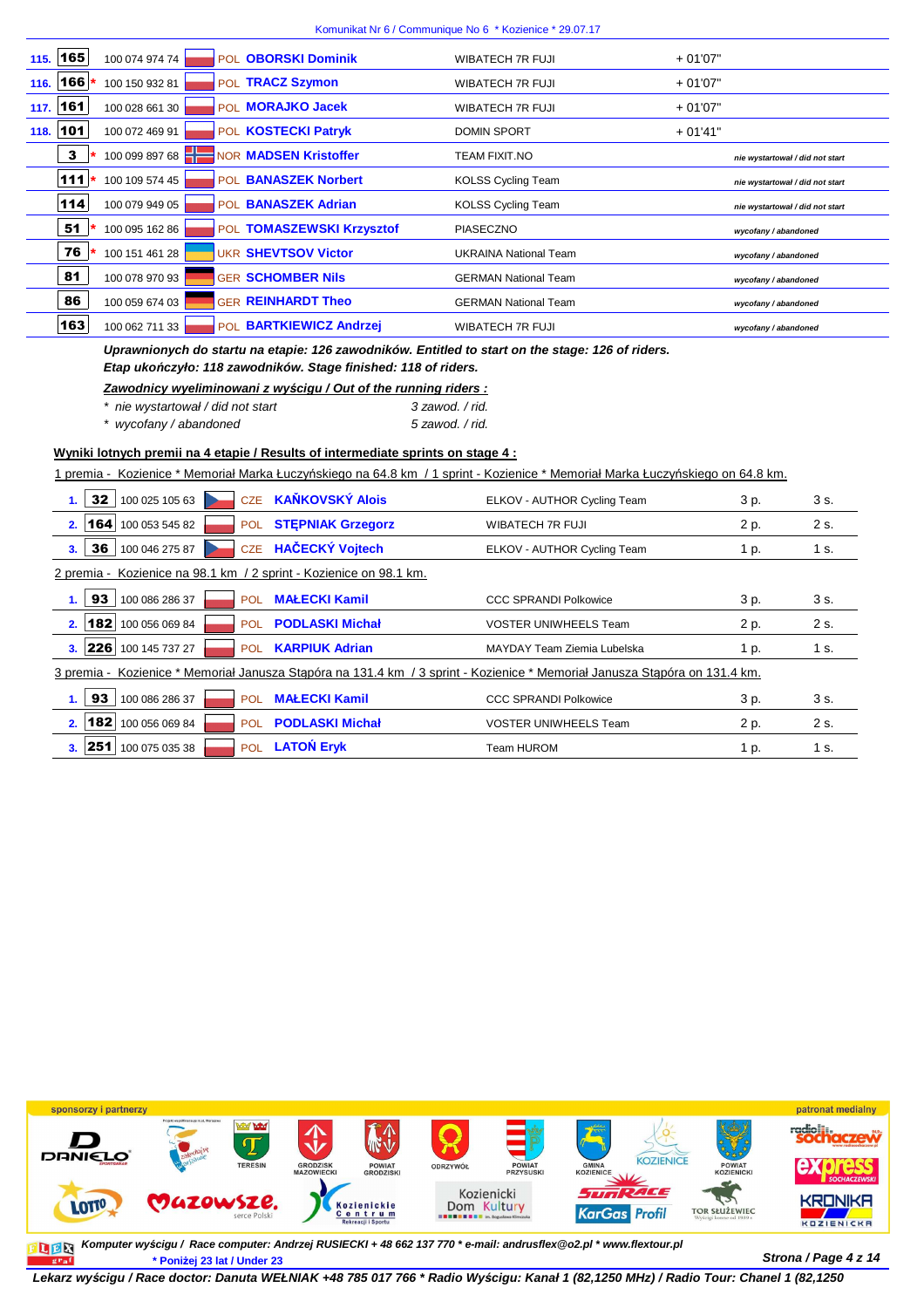| Wyniki premii punktowych na 4 etapie / Results of the awarded sprint on stage $4:$ |                                                                            |                              |      |  |  |  |  |  |  |
|------------------------------------------------------------------------------------|----------------------------------------------------------------------------|------------------------------|------|--|--|--|--|--|--|
|                                                                                    | 1 premia - Stanisławowice na 3.1 km / 1 sprint - Stanisławowice on 3.1 km. |                              |      |  |  |  |  |  |  |
| 185 100 079 518 59<br>1.                                                           | POL <b>GRABIS Mateusz</b>                                                  | <b>VOSTER UNIWHEELS Team</b> | 5 p. |  |  |  |  |  |  |
| 152 100 090 418 95<br>2.<br><b>GE</b>                                              | <b>DINKLER Jonathan</b>                                                    | P&S-TEAM-THÜRINGEN           | 3 p. |  |  |  |  |  |  |
| 74 I<br>100 096 409 72<br>3.                                                       | <b>UKR UDOD Rinat</b>                                                      | <b>UKRAINA National Team</b> | 1 p. |  |  |  |  |  |  |
| 2 premia - Ursynów na 14.1 km / 2 sprint - Ursynów on 14.1 km.                     |                                                                            |                              |      |  |  |  |  |  |  |
| $\vert$ 184 100 066 000 24<br>1.                                                   | POL NOWACZEK Mateusz                                                       | <b>VOSTER UNIWHEELS Team</b> | 5 p. |  |  |  |  |  |  |
| 2. 152 100 090 418 95<br><b>GE</b>                                                 | <b>DINKLER Jonathan</b>                                                    | P&S-TEAM-THÜRINGEN           | 3 p. |  |  |  |  |  |  |
| 106 100 046 406 24<br>3.<br><b>POL</b>                                             | <b>ZIELIŃSKI Kamil</b>                                                     | <b>DOMIN SPORT</b>           | 1 p. |  |  |  |  |  |  |
| 3 premia - Stanisławowice na 40.2 km / 3 sprint - Stanisławowice on 40.2 km.       |                                                                            |                              |      |  |  |  |  |  |  |
| 152 100 090 418 95<br><b>GE</b><br>1.                                              | <b>DINKLER Jonathan</b>                                                    | P&S-TEAM-THÜRINGEN           | 5 p. |  |  |  |  |  |  |
| 155 100 506 365 09<br>2.<br><b>GE</b>                                              | <b>KÄßMANN Fabian</b>                                                      | P&S-TEAM-THÜRINGEN           | 3 p. |  |  |  |  |  |  |
| 101 100 072 469 91<br><b>POL</b><br>3.                                             | <b>KOSTECKI Patryk</b>                                                     | DOMIN SPORT                  | 1 p. |  |  |  |  |  |  |
| 4 premia - Ursynów na 47.4 km / 4 sprint - Ursynów on 47.4 km.                     |                                                                            |                              |      |  |  |  |  |  |  |
| 182 100 056 069 84<br>1.                                                           | POL <b>PODLASKI Michał</b>                                                 | <b>VOSTER UNIWHEELS Team</b> | 5 p. |  |  |  |  |  |  |
| 176 100 090 493 73<br>2.<br><b>BLR</b>                                             | <b>STROKAU Vasili</b>                                                      | <b>BELARUS National Team</b> | 3 p. |  |  |  |  |  |  |
| 152 100 090 418 95<br>3.<br><b>GE</b>                                              | <b>DINKLER Jonathan</b>                                                    | P&S-TEAM-THÜRINGEN           | 1 p. |  |  |  |  |  |  |
| 5 premia - Stanisławowice na 73.5 km / 5 sprint - Stanisławowice on 73.5 km.       |                                                                            |                              |      |  |  |  |  |  |  |
| 102 100 033 143 50<br>1.<br><b>POL</b>                                             | <b>DETKO Artur</b>                                                         | <b>DOMIN SPORT</b>           | 5 p. |  |  |  |  |  |  |
| 2. 185 100 079 518 59<br><b>POL</b>                                                | <b>GRABIS Mateusz</b>                                                      | <b>VOSTER UNIWHEELS Team</b> | 3 p. |  |  |  |  |  |  |
| 95<br>100 088 985 20<br>3.                                                         | POL <b>MROŻEK Marcin</b>                                                   | <b>CCC SPRANDI Polkowice</b> | 1 p. |  |  |  |  |  |  |
| 6 premia - Ursynów na 80.7 km / 6 sprint - Ursynów on 80.7 km.                     |                                                                            |                              |      |  |  |  |  |  |  |
| 1. 182 100 056 069 84                                                              | POL <b>PODLASKI Michał</b>                                                 | <b>VOSTER UNIWHEELS Team</b> | 5 p. |  |  |  |  |  |  |
| 2. 226 100 145 737 27                                                              | POL <b>KARPIUK Adrian</b>                                                  | MAYDAY Team Ziemia Lubelska  | 3 p. |  |  |  |  |  |  |
| 93<br>100 086 286 37<br>3.<br>POL.                                                 | <b>MALECKI Kamil</b>                                                       | <b>CCC SPRANDI Polkowice</b> | 1 p. |  |  |  |  |  |  |
| 7 premia - Stanisławowice na 106.8 km / 7 sprint - Stanisławowice on 106.8 km.     |                                                                            |                              |      |  |  |  |  |  |  |
| 182 100 056 069 84<br>1.                                                           | POL PODLASKI Michał                                                        | <b>VOSTER UNIWHEELS Team</b> | 5 p. |  |  |  |  |  |  |
| 61<br>100 101 782 13<br><b>GE</b><br>2.                                            | <b>MAGDEBURG Tobias</b>                                                    | KED-STEVENS RADETEAM Berlin  | 3 p. |  |  |  |  |  |  |
| 3. 226 100 145 737 27                                                              | POL <b>KARPIUK Adrian</b>                                                  | MAYDAY Team Ziemia Lubelska  | 1 p. |  |  |  |  |  |  |
| 8 premia - Ursynów na 114 km / 8 sprint - Ursynów on 114 km.                       |                                                                            |                              |      |  |  |  |  |  |  |
| 1. 182 100 056 069 84                                                              | POL <b>PODLASKI Michał</b>                                                 | <b>VOSTER UNIWHEELS Team</b> | 5 p. |  |  |  |  |  |  |
| 93<br>2.<br>100 086 286 37<br>POL                                                  | <b>MALECKI Kamil</b>                                                       | <b>CCC SPRANDI Polkowice</b> | 3 p. |  |  |  |  |  |  |
| $\vert$ 226   100 145 737 27<br>3.                                                 | POL <b>KARPIUK Adrian</b>                                                  |                              |      |  |  |  |  |  |  |
| 9 premia - Stanisławowice na 140.1 km / 9 sprint - Stanisławowice on 140.1 km.     |                                                                            | MAYDAY Team Ziemia Lubelska  | 1 p. |  |  |  |  |  |  |
|                                                                                    |                                                                            |                              |      |  |  |  |  |  |  |
| 1. 182 100 056 069 84                                                              | POL PODLASKI Michał                                                        | VOSTER UNIWHEELS Team        | 5 p. |  |  |  |  |  |  |
| 93<br>2.<br>100 086 286 37<br>POL.                                                 | <b>MAŁECKI Kamil</b>                                                       | <b>CCC SPRANDI Polkowice</b> | 3 p. |  |  |  |  |  |  |
| $\vert$ 143   100 098 695 30<br>3.                                                 | POL SOWIŃSKI Artur                                                         | POMORSKIE - GKS KARTUSIA     | 1 p. |  |  |  |  |  |  |
| 10 premia - Ursynów na 147.3 km / 10 sprint - Ursynów on 147.3 km.                 |                                                                            |                              |      |  |  |  |  |  |  |
| 96<br>100 079 514 55<br>1.                                                         | POL STOSZ Patryk                                                           | <b>CCC SPRANDI Polkowice</b> | 5 p. |  |  |  |  |  |  |
| 2. <b>136</b> 100 150 767 13<br><b>DEN</b>                                         | <b>POULSEN August Mors</b>                                                 | Team AURA ENERGI-CK AARHUS   | 3 p. |  |  |  |  |  |  |
| 3. 102 100 033 143 50<br><b>POL</b>                                                | <b>DETKO Artur</b>                                                         | DOMIN SPORT                  | 1 p. |  |  |  |  |  |  |



**Strona / Page 5 z 14 \* Poniżej 23 lat / Under 23 Komputer wy***ś***cigu / Race computer: Andrzej RUSIECKI + 48 662 137 770 \* e-mail: andrusflex@o2.pl \* www.flextour.pl**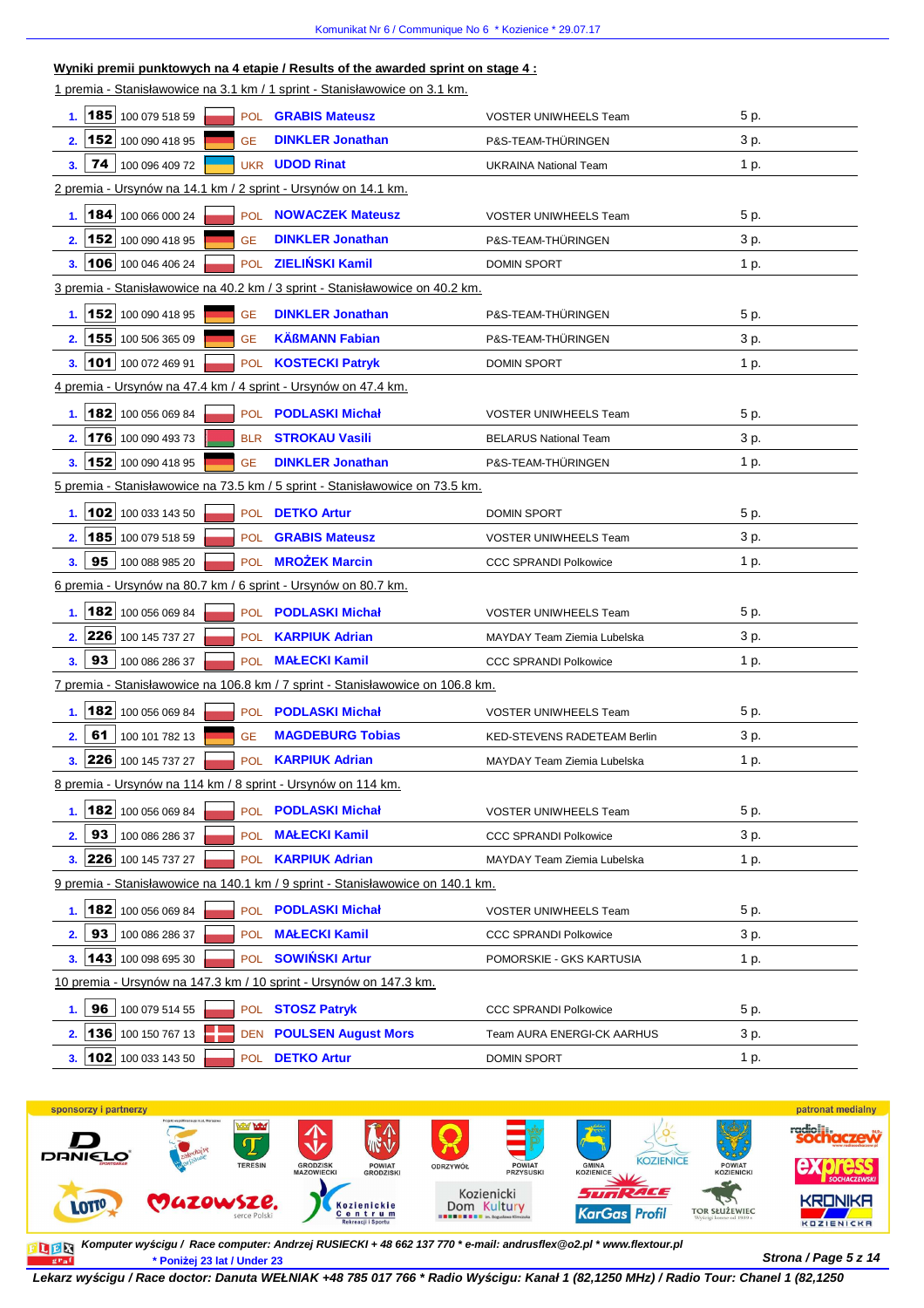## **Klasyfikacja drużynowa na etapie 4 : Team classification on stage 4 :**

| Miejsce<br>Place | Drużyna<br>Team                          | Kod drużyny<br>Code team | Czas drużyny<br>Time team | Różnica<br>Gap |
|------------------|------------------------------------------|--------------------------|---------------------------|----------------|
| 1.               | <b>ELKOV - AUTHOR Cycling Team</b>       | <b>ELA</b>               | 10h 36' 06"               |                |
| 2.               | <b>RIETUMU BANKA Riga</b>                | <b>RIE</b>               | 10h 36' 06"               |                |
| 3.               | <b>UKRAINA National Team</b>             | <b>UNT</b>               | 10h 36' 06"               |                |
| 4.               | <b>P&amp;S-TEAM-THÜRINGEN</b>            | <b>PST</b>               | 10h 36' 06"               |                |
| 5.               | <b>SLOVAK National Team U23</b>          | <b>SNT</b>               | 10h 36' 06"               |                |
| 6.               | <b>CCC SPRANDI Polkowice</b>             | CCC                      | 10h 36' 06"               |                |
| 7.               | <b>Team AURA ENERGI-CK AARHUS</b>        | <b>AUR</b>               | 10h 36' 06"               |                |
| 8.               | <b>TC CHROBRY SCOTT Głogów</b>           | <b>TCC</b>               | 10h 36' 06"               |                |
| 9.               | <b>VOSTER UNIWHEELS Team</b>             | <b>VOS</b>               | 10h 36' 06"               |                |
| 10.              | <b>KRISMAR Big Silvant Warmia Mazury</b> | <b>WIM</b>               | 10h 36' 06"               |                |
| 11.              | DarBud Team                              | <b>DAR</b>               | 10h 36' 06"               |                |
| 12.              | <b>BELARUS National Team</b>             | <b>NCB</b>               | 10h 36' 06"               |                |
| 13.              | <b>Team HUROM</b>                        | <b>THU</b>               | 10h 36' 06"               |                |
| 14.              | <b>KS POGON MOSTOSTAL Puławy</b>         | <b>MOS</b>               | 10h 36' 06"               |                |
| 15.              | <b>GERMAN National Team</b>              | <b>GNT</b>               | 10h 36' 06"               |                |
| 16.              | <b>KED-STEVENS RADETEAM Berlin</b>       | <b>KED</b>               | 10h 36' 06"               |                |
| 17.              | <b>DOMIN SPORT</b>                       | <b>DSP</b>               | 10h 36' 06"               |                |
| 18.              | <b>KOLSS Cycling Team</b>                | <b>KLS</b>               | 10h 36' 06"               |                |
| 19.              | <b>TEAM FIXIT.NO</b>                     | <b>FIX</b>               | 10h 36' 06"               |                |
| 20.              | <b>KK TARNOVIA</b>                       | <b>TAR</b>               | 10h 36' 06"               |                |
| 21.              | <b>SKC TUFO PROSTEJOV</b>                | <b>SKC</b>               | 10h 36' 06"               |                |
| 22.              | <b>MAYDAY Team Ziemia Lubelska</b>       | <b>MAY</b>               | 10h 37' 01"               | + 0h 00' 55"   |
| 23.              | <b>WIBATECH 7R FUJI</b>                  | <b>WIB</b>               | 10h 37' 13"               | + 0h 01' 07"   |
|                  |                                          |                          |                           |                |



**Strona / Page 6 z 14 \* Poniżej 23 lat / Under 23 Komputer wy***ś***cigu / Race computer: Andrzej RUSIECKI + 48 662 137 770 \* e-mail: andrusflex@o2.pl \* www.flextour.pl**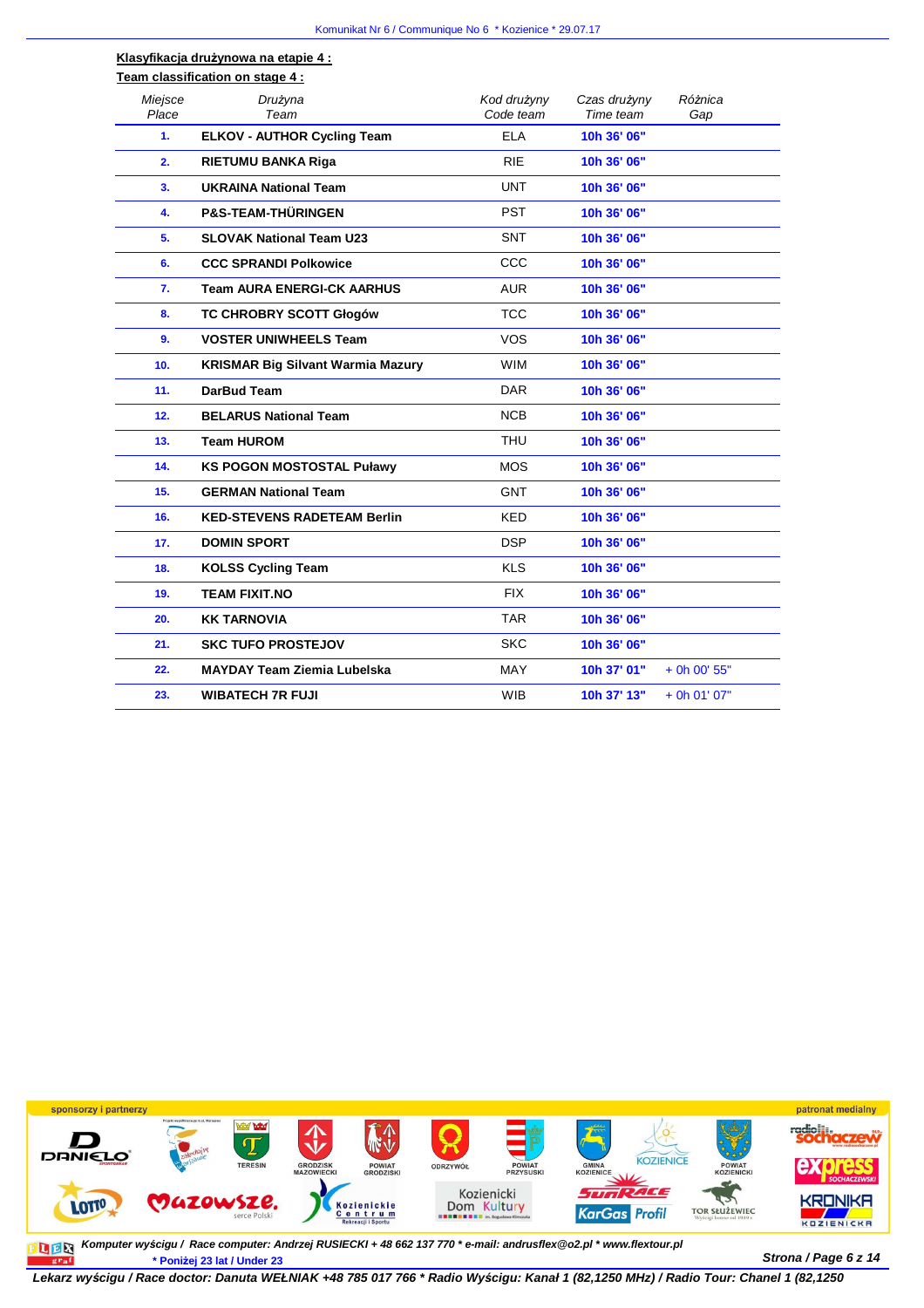## **KLASYFIKACJE KOŃCOWE WYŚCIGU / FINAL GENERAL CLASSIFICATIONS:**

|               | $\begin{bmatrix} 0 & \frac{\sqrt{1-\lambda}}{2} & 0 \end{bmatrix}$ |                                    | Klasyfikacja indywidualna generalna po etapach: |                              | Łaczny dystans / Total distance: 673.5 km |                              |                           |   |
|---------------|--------------------------------------------------------------------|------------------------------------|-------------------------------------------------|------------------------------|-------------------------------------------|------------------------------|---------------------------|---|
|               |                                                                    | Individual general classification: |                                                 |                              |                                           |                              | $Vp = 45.198$ km/h        |   |
|               |                                                                    |                                    | <b>SPONSOR: DANIELO Sportswear</b>              |                              |                                           |                              |                           |   |
| M-ce<br>Place | Nr<br>No                                                           | UCI ID                             | NAZWISKO i imię<br>Name and first name          | Drużyna / Team               | Czas<br>Time                              | Różnica<br><b>Difference</b> | Ranking                   |   |
| 1.            | 32                                                                 | 100 025 105 63                     | CZE KAŇKOVSKÝ Alois                             | ELKOV - AUTHOR Cycling Team  | 14h 53' 35"                               |                              | $+1$ $\triangle$          |   |
| 2.            | 164                                                                | 100 053 545 82                     | POL STEPNIAK Grzegorz                           | WIBATECH 7R FUJI             | 14h 53' 41"                               | + 0h 00' 06"                 | $-1$ $\blacktriangledown$ |   |
| 3.            | 45                                                                 | 100 075 275 84                     | LAT LIEPINS Emils                               | RIETUMU BANKA Riga           | 14h 53' 47"                               | + 0h 00' 12"                 |                           | ▶ |
|               | 4.251                                                              | 100 075 035 38                     | POL LATON Eryk                                  | Team HUROM                   | 14h 53' 53"                               | + 0h 00' 18"                 | $+1$ $\triangle$          |   |
| 5.            | 42                                                                 | 100 074 617 08                     | LAT BOGDANOVICS Maris                           | RIETUMU BANKA Riga           | 14h 53' 54"                               | + 0h 00' 19"                 | $-1$ $\blacktriangledown$ |   |
| 6.            | 93                                                                 | 100 086 286 37                     | POL MALECKI Kamil                               | <b>CCC SPRANDI Polkowice</b> | 14h 53' 54"                               | + 0h 00' 19"                 | $+4$ $\triangle$          |   |
| 7.            | 96                                                                 | 100 079 514 55                     | POL STOSZ Patryk                                | <b>CCC SPRANDI Polkowice</b> | 14h 53' 57"                               | + 0h 00' 22"                 | $-1$ $\blacktriangledown$ |   |
| 8.            | 91                                                                 | 100 033 181 88                     | POL BIAŁOBŁOCKI Marcin                          | <b>CCC SPRANDI Polkowice</b> | 14h 53' 58"                               | + 0h 00' 23"                 |                           |   |
| 9.            | 176                                                                | 100 090 493 73                     | BLR STROKAU Vasili                              | <b>BELARUS National Team</b> | 14h 53' 59"                               | + 0h 00' 24"                 |                           | ▶ |
|               | 10. $ 243 $                                                        | 100 093 502 75                     | POL PAWLAK Tobiasz                              | <b>KK TARNOVIA</b>           | 14h 54' 01"                               | + 0h 00' 26"                 | $+1$ $\triangle$          |   |
| 11.           | 84                                                                 | 100 101 867 01                     | <b>GER GROß Felix</b>                           | <b>GERMAN National Team</b>  | 14h 54' 01"                               | + 0h 00' 26"                 | $+1$ $\triangle$          |   |
| 12.           | 103                                                                | 100 032 046 20                     | POL MARYCZ Jarosław                             | <b>DOMIN SPORT</b>           | 14h 54' 02"                               | + 0h 00' 27"                 | $+1$ $\triangle$          |   |
| 13.           | 35                                                                 | 100 086 804 70                     | CZE KUKRLE Michael                              | ELKOV - AUTHOR Cycling Team  | 14h 54' 02"                               | + 0h 00' 27"                 | $+2$ $\triangle$          |   |
| 14.           | 132                                                                | 100 143 942 75                     | DEN BROGE Nils Lau Nyborg                       | Team AURA ENERGI-CK AARHUS   | 14h 54' 02"                               | + 0h 00' 27"                 | $+2$ $\triangle$          |   |
|               | 15.  121                                                           | 100 093 371 41                     | POL GÓRECKI Patryk                              | KS POGON MOSTOSTAL Puławy    | 14h 54' 02"                               | + 0h 00' 27"                 | $+2$ $\triangle$          |   |
| 16.           | 36                                                                 | 100 046 275 87                     | CZE HAČECKÝ Vojtech                             | ELKOV - AUTHOR Cycling Team  | 14h 54' 03"                               | + 0h 00' 28"                 | $+18$ $\triangle$         |   |
|               | 17. 253                                                            | 100 068 905 19                     | POL TOMASIAK Konrad                             | Team HUROM                   | 14h 54' 03"                               | + 0h 00' 28"                 | $+1$ $\triangle$          |   |
| 18.           | 85                                                                 | 100 078 957 80                     | <b>GER WEINSTEIN Domenic</b>                    | <b>GERMAN National Team</b>  | 14h 54' 03"                               | + 0h 00' 28"                 | $+1$ $\triangle$          |   |
| 19.           | 44                                                                 | 100 091 663 79                     | LAT KANEPEJS Deins                              | RIETUMU BANKA Riga           | 14h 54' 04"                               | + 0h 00' 29"                 | $+2$ $\triangle$          |   |
| 20.           | 41                                                                 | 100 069 966 13                     | <b>EST PRUUS Peeter</b>                         | RIETUMU BANKA Riga           | 14h 54' 05"                               | + 0h 00' 30"                 | $+2$ $\triangle$          |   |
| 21.           | 21                                                                 | 100 079 516 57                     | POL <b>KONWA Piotr</b>                          | TC CHROBRY SCOTT Głogów      | 14h 54' 05"                               | + 0h 00' 30"                 | $+2$ $\triangle$          |   |
| 22.           | 156                                                                | 100 091 728 47                     | <b>GER JAGELER Robert</b>                       | P&S-TEAM-THÜRINGEN           | 14h 54' 05"                               | + 0h 00' 30"                 | $+2$ $\triangle$          |   |
| 23.           | 181                                                                | 100 028 580 46                     | POL KOMAR Mateusz                               | <b>VOSTER UNIWHEELS Team</b> | 14h 54' 06"                               | + 0h 00' 31"                 | $+2$ $\triangle$          |   |
| 24.           | 92                                                                 | 100 087 302 83                     | POL KACZMAREK Jakub                             | <b>CCC SPRANDI Polkowice</b> | 14h 54' 06"                               | + 0h 00' 31"                 | $+2$ $\triangle$          |   |
| 25.           | 184                                                                | 100 066 000 24                     | POL <b>NOWACZEK Mateusz</b>                     | <b>VOSTER UNIWHEELS Team</b> | 14h 54' 07"                               | + 0h 00' 32"                 | $+2$ $\triangle$          |   |
| 26.           | 162                                                                | 100 033 917 48                     | POL JANISZEWSKI Sylwester                       | WIBATECH 7R FUJI             | 14h 54' 07"                               | + 0h 00' 32"                 | $+2$ $\triangle$          |   |
| 27.           | 182                                                                | 100 056 069 84                     | POL PODLASKI Michał                             | <b>VOSTER UNIWHEELS Team</b> | 14h 54' 07"                               | + 0h 00' 32"                 | $+20$ $\triangle$         |   |
| 28.           | 95                                                                 | 100 088 985 20                     | POL <b>MROŻEK Marcin</b>                        | <b>CCC SPRANDI Polkowice</b> | 14h 54' 07"                               | + 0h 00' 32"                 | $+1$ $\triangle$          |   |
| 29.           | 151                                                                | 100 536 737 20                     | GER KÜHMEL Sandro                               | P&S-TEAM-THÜRINGEN           | 14h 54' 07"                               | + 0h 00' 32"                 | $+1$ $\triangle$          |   |
| 30.           | 245                                                                | 100 097 406 02                     | POL SÓJKA Mikołaj                               | <b>KK TARNOVIA</b>           | 14h 54' 07"                               | + 0h 00' 32"                 | $+1$ $\triangle$          |   |
| 31.           | 134                                                                | 100 093 750 32                     | DEN HALVORSEN Emil Baekhoj                      | Team AURA ENERGI-CK AARHUS   | 14h 54' 07"                               | + 0h 00' 32"                 | $+1$ $\triangle$          |   |
| 32.           | 106                                                                | 100 046 406 24                     | POL ZIELIŃSKI Kamil                             | <b>DOMIN SPORT</b>           | 14h 54' 08"                               | + 0h 00' 33"                 | $+1$ $\triangle$          |   |
| 33.           | 33                                                                 | 100 075 232 41                     | CZE ČERNÝ Josef                                 | ELKOV - AUTHOR Cycling Team  | 14h 54' 08"                               | + 0h 00' 33"                 | $+2$ $\triangle$          |   |
| 34.           | 143                                                                | 100 098 695 30                     | POL SOWIŃSKI Artur                              | POMORSKIE - GKS KARTUSIA     | 14h 54' 08"                               | + 0h 00' 33"                 | $+2$ $\triangle$          |   |
| 35.           | 172                                                                | 100 329 875 59                     | <b>BLR SHNYRKO Aliaksei</b>                     | <b>BELARUS National Team</b> | 14h 54' 08"                               | + 0h 00' 33"                 | $+3$ $\triangle$          |   |
| 36.           | 6                                                                  | 100 138 535 03                     | NOR BLÅLID Marius                               | TEAM FIXIT.NO                | 14h 54' 09"                               | + 0h 00' 34"                 | $+3$ $\triangle$          |   |
| 37.           | 43                                                                 | 100 101 721 49                     | LAT GAVARS Eriks Toms                           | RIETUMU BANKA Riga           | 14h 54' 09"                               | + 0h 00' 34"                 | $+3$ $\triangle$          |   |



**Komputer wy***ś***cigu / Race computer: Andrzej RUSIECKI + 48 662 137 770 \* e-mail: andrusflex@o2.pl \* www.flextour.plStrona / Page 7 z 14 \* Poniżej 23 lat / Under 23** graf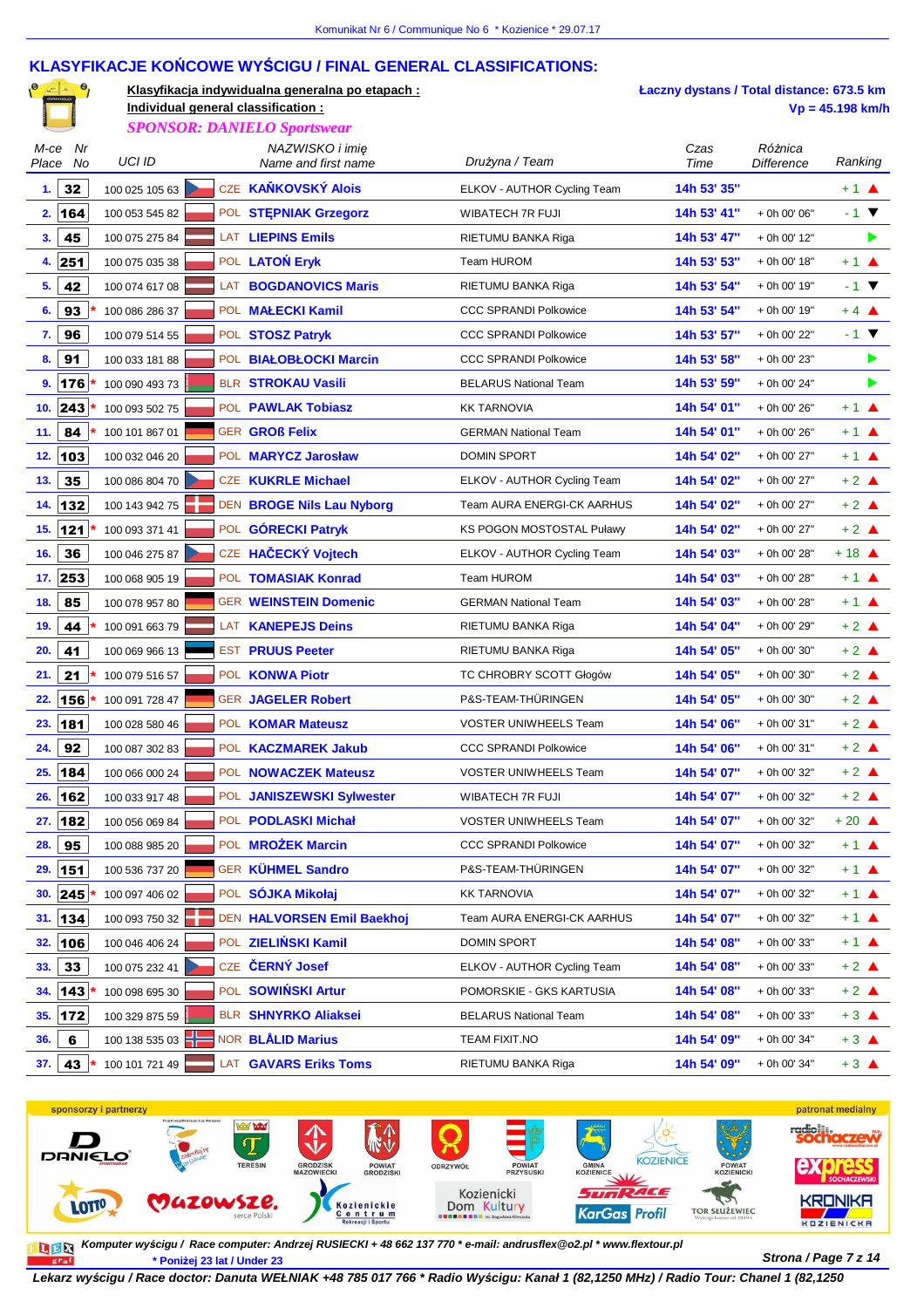| 38. | 94           | 100 045 999 05 |            | <b>BUL MIHAYLOV Nikolay</b>    | <b>CCC SPRANDI Polkowice</b>             | 14h 54' 09" | + 0h 00' 34" | $+3$ $\triangle$           |
|-----|--------------|----------------|------------|--------------------------------|------------------------------------------|-------------|--------------|----------------------------|
| 39. | 31           | 100 020 582 02 |            | CZE BUCHÁČEK Tomáš             | ELKOV - AUTHOR Cycling Team              | 14h 54' 09" | + 0h 00' 34" | $+3$ $\triangle$           |
| 40. | 173          | 100 145 851 44 |            | <b>BLR SAROKA Aliaksandr</b>   | <b>BELARUS National Team</b>             | 14h 54' 10" | + 0h 00' 35" | $+4$ $\triangle$           |
| 41. | 1            | 100 079 136 65 |            | FIN <b>MANNINEN Matti</b>      | <b>TEAM FIXIT.NO</b>                     | 14h 54' 10" | + 0h 00' 35" | $+4$ $\triangle$           |
| 42. | 171          | 100 097 131 18 |            | BLR HARAKHAVIK Uladzimir       | <b>BELARUS National Team</b>             | 14h 54' 10" | + 0h 00' 35" | $+4$ $\triangle$           |
| 43. | 136          | 100 150 767 13 |            | <b>DEN POULSEN August Mors</b> | Team AURA ENERGI-CK AARHUS               | 14h 54' 11" | + 0h 00' 36" | $+5$ $\triangle$           |
| 44. | 131          | 100 145 136 08 |            | <b>DEN MUFF Frederik</b>       | Team AURA ENERGI-CK AARHUS               | 14h 54' 11" | + 0h 00' 36" | $+5$ $\triangle$           |
| 45. | 261          | 100 026 110 01 |            | POL <b>DUDZIAK Tomasz</b>      | DarBud Team                              | 14h 54' 11" | + 0h 00' 36" | $+5$ $\triangle$           |
| 46. | 102          | 100 033 143 50 |            | POL DETKO Artur                | <b>DOMIN SPORT</b>                       | 14h 54' 11" | + 0h 00' 36" | $+5$ $\triangle$           |
| 47. | 64           | 100 091 727 46 |            | <b>GER FRANZ Marcel</b>        | KED-STEVENS RADETEAM Berlin              | 14h 54' 12" | + 0h 00' 37" | $+5$ $\triangle$           |
| 48. | 16           | 100 069 035 52 |            | POL PSZCZOLARSKI Wojciech      | <b>SKC TUFO PROSTEJOV</b>                | 14h 54' 12" | + 0h 00' 37" | $+5$ $\triangle$           |
| 49. | 246          | 100 090 331 08 |            | POL <b>KRZYWDA Patryk</b>      | <b>KK TARNOVIA</b>                       | 14h 54' 12" | + 0h 00' 37" | $+5$ $\triangle$           |
| 50. | 256          | 100 109 575 46 |            | POL ANIOŁKOWSKI Stanisław      | Team HUROM                               | 14h 54' 13" | + 0h 00' 38" | $+5$ $\triangle$           |
| 51. | 34           | 100 098 087 04 |            | <b>CZE CAMRDA Pavel</b>        | ELKOV - AUTHOR Cycling Team              | 14h 54' 13" | + 0h 00' 38" | $+5$ $\triangle$           |
| 52. | 22           | 100 158 475 58 |            | POL JAGIEŁA Adam               | TC CHROBRY SCOTT Głogów                  | 14h 54' 13" | + 0h 00' 38" | $+5$ $\triangle$           |
| 53. | 174          | 100 078 975 01 |            | <b>BLR DUBOUSKI Uladzislau</b> | <b>BELARUS National Team</b>             | 14h 54' 13" | + 0h 00' 38" | $+5$ $\triangle$           |
| 54. | 46           | 100 075 111 17 |            | LAT VOSEKALNS Andris           | RIETUMU BANKA Riga                       | 14h 54' 13" | + 0h 00' 38" | $-34$ $\blacktriangledown$ |
| 55. | 241          | 100 133 945 69 |            | POL KARBOWY Marcin             | <b>KK TARNOVIA</b>                       | 14h 54' 13" | + 0h 00' 38" | $+4$ $\triangle$           |
| 56. | 263          | 100 160 971 32 |            | POL MATOSZKO Filip             | DarBud Team                              | 14h 54' 13" | + 0h 00' 38" | $+4$ $\triangle$           |
| 57. | 262          | 100 158 482 65 |            | POL <b>KLOC</b> Dawid          | DarBud Team                              | 14h 54' 13" | + 0h 00' 38" | $+4$ $\triangle$           |
| 58. | 252          | 100 028 376 36 |            | POL MATYSIAK Bartłomiej        | Team HUROM                               | 14h 54' 13" | + 0h 00' 38" | $+4$ $\triangle$           |
| 59. | 26           | 100 158 514 00 |            | POL SZÓSTKA Paweł              | TC CHROBRY SCOTT Głogów                  | 14h 54' 14" | + 0h 00' 39" | $+4$ $\triangle$           |
| 60. | 14           | 100 087 085 60 | <b>CZE</b> | <b>ZAHÁLKA Matej</b>           | <b>SKC TUFO PROSTEJOV</b>                | 14h 54' 14" | + 0h 00' 39" | $+4$ $\triangle$           |
| 61. | 11           | 100 053 645 85 |            | POL TEKLIŃSKI Adrian           | <b>SKC TUFO PROSTEJOV</b>                | 14h 54' 14" | + 0h 00' 39" | $+4$ $\triangle$           |
| 62. | 185          | 100 079 518 59 |            | POL <b>GRABIS Mateusz</b>      | <b>VOSTER UNIWHEELS Team</b>             | 14h 54' 14" | + 0h 00' 39" | $+4$ $\triangle$           |
| 63. | 105          | 100 055 194 82 |            | POL CHARUCKI Paweł             | <b>DOMIN SPORT</b>                       | 14h 54' 14" | + 0h 00' 39" | $+4$ $\triangle$           |
| 64. | 24           | 100 144 490 41 |            | POL WSÓŁ Damian                | TC CHROBRY SCOTT Głogów                  | 14h 54' 15" | + 0h 00' 40" | $+49$ $\triangle$          |
| 65. | 116          | 100 098 015 29 |            | <b>UKR BONDARENKO Pavlo</b>    | <b>KOLSS Cycling Team</b>                | 14h 54' 15" | + 0h 00' 40" | $+5$ $\triangle$           |
| 66. | 61           | 100 101 782 13 |            | <b>GER MAGDEBURG Tobias</b>    | KED-STEVENS RADETEAM Berlin              | 14h 54' 15" | + 0h 00' 40" | $+5$ $\triangle$           |
| 67. | $ 135 $ *    | 100 150 642 82 |            | DEN MOLLER Nikolaj Vejlby      | Team AURA ENERGI-CK AARHUS               | 14h 54' 15" | + 0h 00' 40" | $+5$ $\triangle$           |
| 68. | $115*$       | 100 112 413 71 |            | <b>UKR SOLTASIUK Vladyslav</b> | <b>KOLSS Cycling Team</b>                | 14h 54' 15" | + 0h 00' 40" | $+5$ $\triangle$           |
| 69. | 15           | 100 150 930 79 |            | CZE OTRUBA Jakub               | <b>SKC TUFO PROSTEJOV</b>                | 14h 54' 15" | + 0h 00' 40" | $+5$ $\triangle$           |
| 70. | 62           | 100 101 695 23 |            | GER SCHMIEDEL Sebastian        | KED-STEVENS RADETEAM Berlin              | 14h 54' 15" | + 0h 00' 40" | $+5$ $\triangle$           |
| 71. | 25           | 100 150 929 78 |            | POL MURIAS Jakub               | TC CHROBRY SCOTT Głogów                  | 14h 54' 16" | + 0h 00' 41" | $+5$ $\triangle$           |
| 72. | 201          | 100 078 169 68 |            | SVK LAJCHA Juraj               | SLOVAK National Team U23                 | 14h 54' 16" | + 0h 00' 41" | $+5$ $\triangle$           |
| 73. | $122 *$      | 100 097 178 65 |            | POL SOLIŃSKI Patryk            | <b>KS POGON MOSTOSTAL Puławy</b>         | 14h 54' 16" | + 0h 00' 41" | $+5$ $\triangle$           |
| 74. | 13           | 100 071 811 15 |            | <b>CZE HAMPL Petr</b>          | <b>SKC TUFO PROSTEJOV</b>                | 14h 54' 17" | + 0h 00' 42" | $+6$ $\triangle$           |
| 75. | $ 206 $ *    | 100 145 968 64 |            | SVK SZÁSZ Adam                 | SLOVAK National Team U23                 | 14h 54' 17" | + 0h 00' 42" | $+6$ $\triangle$           |
| 76. | $\mathbf{2}$ | 100 510 133 91 |            | NOR JENSEN Jan William         | TEAM FIXIT.NO                            | 14h 54' 17" | + 0h 00' 42" | $+6$ $\triangle$           |
| 77. | $155$ *      | 100 506 365 09 |            | GER KÄßMANN Fabian             | P&S-TEAM-THÜRINGEN                       | 14h 54' 17" | + 0h 00' 42" | $+6$ $\triangle$           |
| 78. | 236 *        | 100 143 891 24 |            | POL MATUSIAK Sebastian         | <b>KRISMAR Big Silvant Warmia Mazury</b> | 14h 54' 18" | + 0h 00' 43" | $+6$ $\triangle$           |
| 79. | 4            | 100 101 170 80 |            | NOR JACOBSEN Andreas           | TEAM FIXIT.NO                            | 14h 54' 19" | + 0h 00' 44" | $+6$ $\triangle$           |
| 80. | 255          | 100 068 907 21 |            | POL MIGDAŁ Wojciech            | Team HUROM                               | 14h 54' 19" | + 0h 00' 44" | $+6$ $\triangle$           |
|     |              |                |            |                                |                                          |             |              |                            |



**Strona / Page 8 z 14 \* Poniżej 23 lat / Under 23 Komputer wy***ś***cigu / Race computer: Andrzej RUSIECKI + 48 662 137 770 \* e-mail: andrusflex@o2.pl \* www.flextour.pl**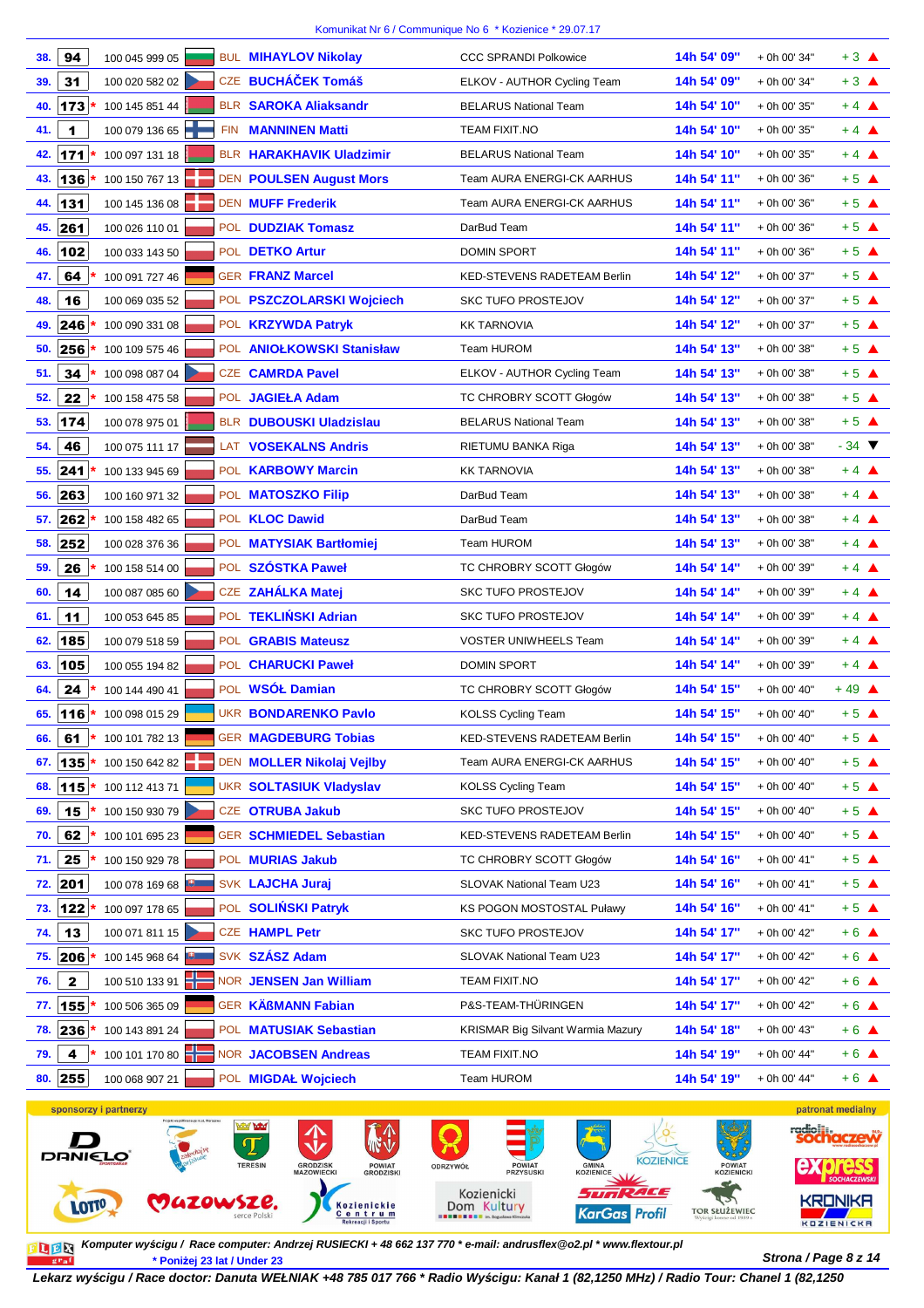| 81.  | 73       | 100 097 334 27 |  | <b>UKR SHEVCHUK Taras</b>      | <b>UKRAINA National Team</b>             | 14h 54' 19" | + 0h 00' 44" | $+6$ $\triangle$           |
|------|----------|----------------|--|--------------------------------|------------------------------------------|-------------|--------------|----------------------------|
| 82.  | 204      | 100 107 769 83 |  | <b>SVK VOJTEK Miloš</b>        | <b>SLOVAK National Team U23</b>          | 14h 54' 19" | + 0h 00' 44" | $+6$ $\triangle$           |
| 83.  | 183      | 100 146 941 67 |  | POL PARMA Krzysztof            | <b>VOSTER UNIWHEELS Team</b>             | 14h 54' 20" | + 0h 00' 45" | $+6$ $\triangle$           |
| 84.  | 71       | 100 086 658 21 |  | <b>UKR BUDYAK Anatoliy</b>     | <b>UKRAINA National Team</b>             | 14h 54' 20" | + 0h 00' 45" | $+6$ $\triangle$           |
| 85.  | 63       | 100 143 861 91 |  | <b>GER AUGUSTIN Hannes</b>     | KED-STEVENS RADETEAM Berlin              | 14h 54' 21" | + 0h 00' 46" | $+6$ $\triangle$           |
| 86.  | 65       | 100 364 594 52 |  | SYR JASER Nazir                | KED-STEVENS RADETEAM Berlin              | 14h 54' 21" | + 0h 00' 46" | $+6$ $\triangle$           |
| 87.  | 126      | 100 150 634 74 |  | POL KONOFAŁ Sebastian          | <b>KS POGON MOSTOSTAL Puławy</b>         | 14h 54' 21" | + 0h 00' 46" | $+6$ $\triangle$           |
| 88.  | 221      | 100 150 609 49 |  | POL <b>KRUPA Adrian</b>        | MAYDAY Team Ziemia Lubelska              | 14h 54' 22" | + 0h 00' 47" | $+6$ $\triangle$           |
| 89.  | 153      | 100 144 811 71 |  | <b>GER FRANZ Toni</b>          | P&S-TEAM-THÜRINGEN                       | 14h 54' 22" | + 0h 00' 47" | $+6$ $\triangle$           |
| 90.  | 233      | 100 150 616 56 |  | POL RAJCH Bartłomiej           | KRISMAR Big Silvant Warmia Mazury        | 14h 54' 22" | + 0h 00' 47" | $+6$ $\triangle$           |
| 91.  | 74       | 100 096 409 72 |  | <b>UKR UDOD Rinat</b>          | <b>UKRAINA National Team</b>             | 14h 54' 22" | + 0h 00' 47" | $+6$ $\triangle$           |
| 92.  | 75       | 100 111 452 80 |  | <b>UKR SHCHERBAN Vladyslav</b> | <b>UKRAINA National Team</b>             | 14h 54' 23" | + 0h 00' 48" | $+7$ $\triangle$           |
| 93.  | 23       | 100 158 481 64 |  | POL JATCZAK Artur              | TC CHROBRY SCOTT Głogów                  | 14h 54' 23" | + 0h 00' 48" | $+7$ $\triangle$           |
| 94.  | 205      | 100 100 400 86 |  | SVK VANČO Filip                | SLOVAK National Team U23                 | 14h 54' 23" | + 0h 00' 48" | $+7$ $\triangle$           |
| 95.  | 223      | 100 148 517 91 |  | POL KRASIŃSKI Łukasz           | MAYDAY Team Ziemia Lubelska              | 14h 54' 24" | + 0h 00' 49" | $+7$ $\triangle$           |
| 96.  | 72       | 100 133 951 75 |  | <b>UKR ZUBENKO Mykyta</b>      | <b>UKRAINA National Team</b>             | 14h 54' 25" | + 0h 00' 50" | $+7$ $\triangle$           |
| 97.  | 232      | 100 100 917 21 |  | POL WALECKI Kamil              | <b>KRISMAR Big Silvant Warmia Mazury</b> | 14h 54' 25" | + 0h 00' 50" | $+7$ $\triangle$           |
| 98.  | 83       | 100 101 840 71 |  | <b>GER FLICKE Bastian</b>      | <b>GERMAN National Team</b>              | 14h 54' 25" | + 0h 00' 50" | $+7$ $\triangle$           |
| 99.  | 104      | 100 015 774 44 |  | POL REBIEWSKI Jarosław         | <b>DOMIN SPORT</b>                       | 14h 54' 26" | + 0h 00' 51" | $+7$ $\triangle$           |
| 100. | 125      | 100 150 646 86 |  | POL PEKALA Piotr               | KS POGON MOSTOSTAL Puławy                | 14h 54' 28" | + 0h 00' 53" | $+7$ $\triangle$           |
| 101. | 203      | 100 112 209 61 |  | <b>SVK SZABO Miklos</b>        | <b>SLOVAK National Team U23</b>          | 14h 54' 28" | + 0h 00' 53" | $+7$ $\triangle$           |
| 102. | 112      | 100 095 640 79 |  | UKR SKORENKO Mykyta            | <b>KOLSS Cycling Team</b>                | 14h 54' 58" | + 0h 01' 23" | $+9$ $\triangle$           |
| 103. | 202      | 100 148 257 25 |  | SVK PERSON Tomáš               | SLOVAK National Team U23                 | 14h 55' 05" | + 0h 01' 30" | $+9$ $\triangle$           |
| 104. | 5        | 100 510 131 89 |  | NOR SPIKSETH Elias Angell      | <b>TEAM FIXIT.NO</b>                     | 14h 55' 07" | + 0h 01' 32" | $-35$ $\blacktriangledown$ |
| 105. | 226      | 100 145 737 27 |  | POL <b>KARPIUK Adrian</b>      | MAYDAY Team Ziemia Lubelska              | 14h 55' 23" | + 0h 01' 48" | $+4$ $\triangle$           |
| 106. | 66       | 100 161 309 79 |  | <b>GER GEBAUER Oskar</b>       | KED-STEVENS RADETEAM Berlin              | 14h 55' 37" | + 0h 02' 02" | $+8$ $\triangle$           |
| 107. | 101      | 100 072 469 91 |  | POL KOSTECKI Patryk            | <b>DOMIN SPORT</b>                       | 14h 55' 55" | + 0h 02' 20" | $-39$ $\blacktriangledown$ |
| 108. | 254      | 100 091 298 05 |  | POL GUTEK Mikołaj              | Team HUROM                               | 14h 55' 59" | + 0h 02' 24" | $+2$ $\triangle$           |
| 109. | 124      | 100 150 637 77 |  | POL KUCIO Krzysztof            | KS POGON MOSTOSTAL Puławy                | 14h 56' 28" | + 0h 02' 53" | $+7$ $\triangle$           |
| 110. | 154      | 100 097 460 56 |  | <b>GER HAUPT Tarik</b>         | P&S-TEAM-THÜRINGEN                       | 14h 57' 43" | + 0h 04' 08" | $+8$ $\triangle$           |
| 111. | 166      | 100 150 932 81 |  | POL TRACZ Szymon               | WIBATECH 7R FUJI                         | 14h 57' 47" | + 0h 04' 12" | $+8$ $\triangle$           |
| 112. | 165      | 100 074 974 74 |  | POL OBORSKI Dominik            | WIBATECH 7R FUJI                         | 14h 57' 50" | + 0h 04' 15" | $+8$ $\triangle$           |
| 113. | 152 *    | 100 090 418 95 |  | <b>GER DINKLER Jonathan</b>    | P&S-TEAM-THÜRINGEN                       | 14h 58' 40" | + 0h 05' 05" | $+9$ $\triangle$           |
|      | 114. 113 | 100 068 768 76 |  | <b>UKR BRATASHCHUK Andrii</b>  | <b>KOLSS Cycling Team</b>                | 14h 58' 41" | + 0h 05' 06" | $+9$ $\triangle$           |
| 115. | 186      | 100 108 070 93 |  | POL <b>KRAWCZYK Szymon</b>     | <b>VOSTER UNIWHEELS Team</b>             | 14h 59' 34" | + 0h 05' 59" | $+6$ $\triangle$           |
| 116. | 161      | 100 028 661 30 |  | POL MORAJKO Jacek              | WIBATECH 7R FUJI                         | 15h 01' 10" | + 0h 07' 35" | $+8$ $\triangle$           |
|      | 117. 264 | 100 080 792 72 |  | POL KOŁAKOWSKI Dariusz         | DarBud Team                              | 15h 03' 35" | + 0h 10' 00" | $+8$ $\triangle$           |
|      | 118. 133 |                |  | DEN MADSEN Jacob Gye           | Team AURA ENERGI-CK AARHUS               | 15h 05' 32" | + 0h 11' 57" | $+8$ $\triangle$           |



**Strona / Page 9 z 14 \* Poniżej 23 lat / Under 23 Komputer wy***ś***cigu / Race computer: Andrzej RUSIECKI + 48 662 137 770 \* e-mail: andrusflex@o2.pl \* www.flextour.pl**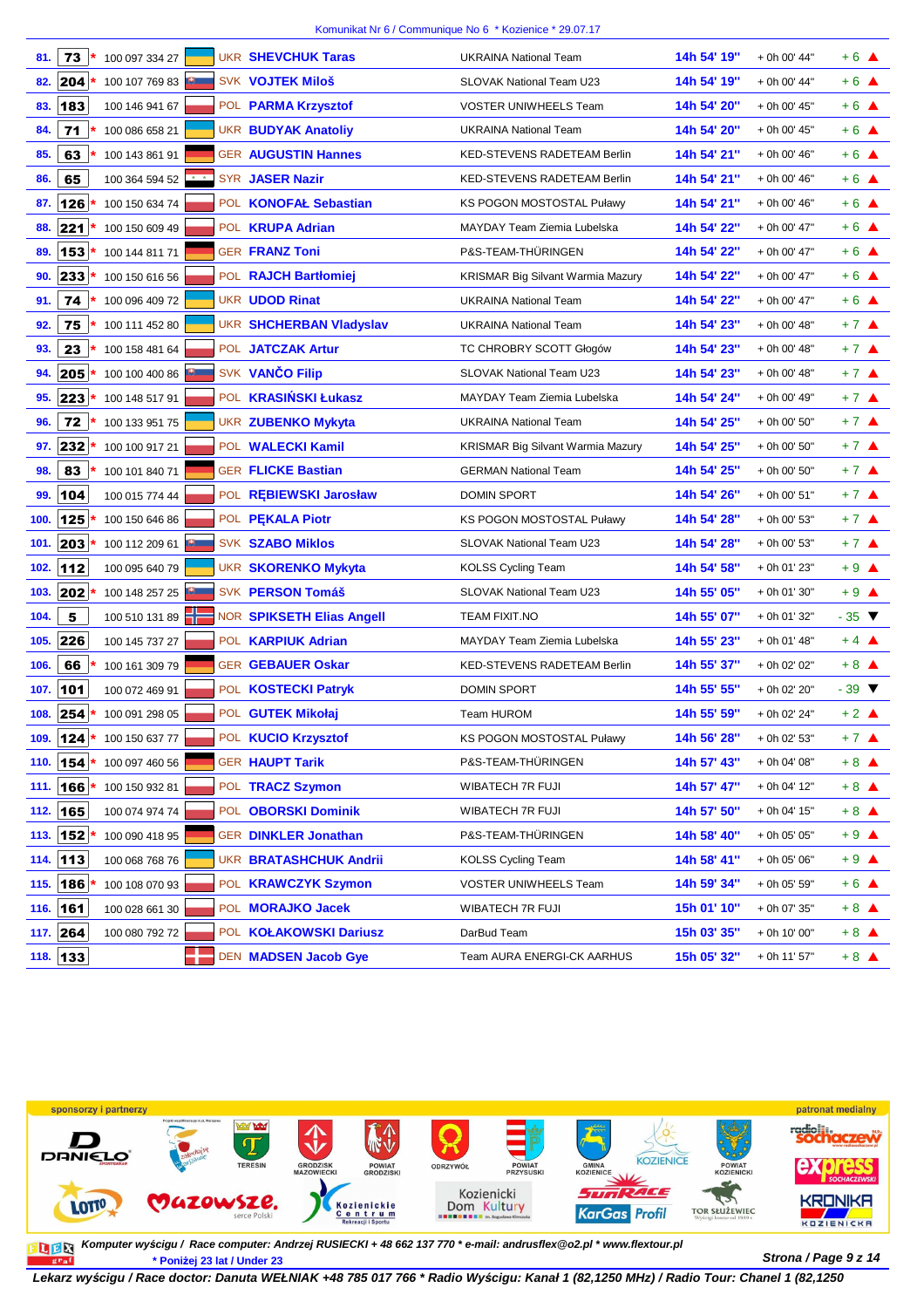

*SPONSOR: LOTTO* **Klasyfikacja do lat 23 po etapach : Under 23 general classification :**

| M-ce Nr<br>Place No | UCI ID                | NAZWISKO i imie<br>Name and first name              | Drużyna / Team                                                | Czas<br>Time         | Różnica<br>Gap               |
|---------------------|-----------------------|-----------------------------------------------------|---------------------------------------------------------------|----------------------|------------------------------|
| 93<br>1.            | 100 086 286 37        | POL MAŁECKI Kamil                                   | <b>CCC SPRANDI Polkowice</b>                                  | 14h 53' 54"          |                              |
| 176<br>2.           | 100 090 493 73        | <b>BLR STROKAU Vasili</b>                           | <b>BELARUS National Team</b>                                  | 14h 53' 59"          | + 0h 00' 05"                 |
| 243<br>3.           | 100 093 502 75        | POL PAWLAK Tobiasz                                  | <b>KK TARNOVIA</b>                                            | 14h 54' 01"          | + 0h 00' 07"                 |
| 84<br>4.            | 100 101 867 01        | <b>GER GROß Felix</b>                               | <b>GERMAN National Team</b>                                   | 14h 54' 01"          | + 0h 00' 07"                 |
| 5.121               | 100 093 371 41        | POL GÓRECKI Patryk                                  | <b>KS POGON MOSTOSTAL Puławy</b>                              | 14h 54' 02"          | + 0h 00' 08"                 |
| 44<br>6.            | 100 091 663 79        | LAT KANEPEJS Deins                                  | RIETUMU BANKA Riga                                            | 14h 54' 04"          | + 0h 00' 10"                 |
| 21<br>7.            | 100 079 516 57        | POL KONWA Piotr                                     | TC CHROBRY SCOTT Głogów                                       | 14h 54' 05"          | + 0h 00' 11"                 |
| 156<br>8.           | 100 091 728 47        | <b>GER JAGELER Robert</b>                           | P&S-TEAM-THÜRINGEN                                            | 14h 54' 05"          | + 0h 00' 11"                 |
| 9.245               | 100 097 406 02        | POL SÓJKA Mikołaj                                   | <b>KK TARNOVIA</b>                                            | 14h 54' 07"          | + 0h 00' 13"                 |
| 10.<br>143          | 100 098 695 30        | POL SOWIŃSKI Artur                                  | POMORSKIE - GKS KARTUSIA                                      | 14h 54' 08"          | + 0h 00' 14"                 |
| 43<br>11.           | 100 101 721 49        | <b>LAT GAVARS Eriks Toms</b>                        | RIETUMU BANKA Riga                                            | 14h 54' 09"          | + 0h 00' 15"                 |
| 173<br>12.          | 100 145 851 44        | <b>BLR SAROKA Aliaksandr</b>                        | <b>BELARUS National Team</b>                                  | 14h 54' 10"          | + 0h 00' 16"                 |
| 171<br>13.          | 100 097 131 18        | <b>BLR HARAKHAVIK Uladzimir</b>                     | <b>BELARUS National Team</b>                                  | 14h 54' 10"          | + 0h 00' 16"                 |
| 136<br>14.          | 100 150 767 13        | DEN POULSEN August Mors                             | Team AURA ENERGI-CK AARHUS                                    | 14h 54' 11"          | + 0h 00' 17"                 |
| 15.<br>64           | 100 091 727 46        | <b>GER FRANZ Marcel</b>                             | <b>KED-STEVENS RADETEAM Berlin</b>                            | 14h 54' 12"          | + 0h 00' 18"                 |
| 246<br>16.          | 100 090 331 08        | POL KRZYWDA Patryk                                  | <b>KK TARNOVIA</b>                                            | 14h 54' 12"          | + 0h 00' 18"                 |
| 17. 256             | 100 109 575 46        | POL ANIOLKOWSKI Stanisław                           | Team HUROM                                                    | 14h 54' 13"          | + 0h 00' 19"                 |
| 34<br>18.           | 100 098 087 04        | <b>CZE CAMRDA Pavel</b>                             | ELKOV - AUTHOR Cycling Team                                   | 14h 54' 13"          | + 0h 00' 19"                 |
| 22<br>19.           | 100 158 475 58        | POL JAGIEŁA Adam                                    | TC CHROBRY SCOTT Głogów                                       | 14h 54' 13"          | + 0h 00' 19"                 |
| 241<br>20.          | 100 133 945 69        | POL KARBOWY Marcin                                  | <b>KK TARNOVIA</b>                                            | 14h 54' 13"          | + 0h 00' 19"                 |
| 262<br>21.          | 100 158 482 65        | POL <b>KLOC Dawid</b>                               | DarBud Team                                                   | 14h 54' 13"          | + 0h 00' 19"                 |
| 26<br>22.           | 100 158 514 00        | POL SZÓSTKA Paweł                                   | TC CHROBRY SCOTT Głogów                                       | 14h 54' 14"          | + 0h 00' 20"                 |
| 24<br>23.           | 100 144 490 41        | POL WSÓŁ Damian                                     | TC CHROBRY SCOTT Głogów                                       | 14h 54' 15"          | + 0h 00' 21"                 |
| 116<br>24.          | 100 098 015 29        | <b>UKR BONDARENKO Pavlo</b>                         | <b>KOLSS Cycling Team</b>                                     | 14h 54' 15"          | + 0h 00' 21"                 |
| 61<br>25.           | 100 101 782 13        | <b>GER MAGDEBURG Tobias</b>                         | KED-STEVENS RADETEAM Berlin                                   | 14h 54' 15"          | + 0h 00' 21"                 |
| 26.<br>135          | 100 150 642 82        | DEN MOLLER Nikolaj Vejlby                           | Team AURA ENERGI-CK AARHUS                                    | 14h 54' 15"          | + 0h 00' 21"                 |
| 115<br>27.          | 100 112 413 71        | <b>UKR SOLTASIUK Vladyslav</b>                      | KOLSS Cycling Team                                            | 14h 54' 15"          | + 0h 00' 21"                 |
| 15<br>28.           | 100 150 930 79        | CZE OTRUBA Jakub                                    | <b>SKC TUFO PROSTEJOV</b>                                     | 14h 54' 15"          | + 0h 00' 21"                 |
| 62<br>29.           | 100 101 695 23        | <b>GER SCHMIEDEL Sebastian</b>                      | KED-STEVENS RADETEAM Berlin                                   | 14h 54' 15"          | + 0h 00' 21"                 |
| 30.<br>25           | 100 150 929 78        | POL MURIAS Jakub                                    | TC CHROBRY SCOTT Głogów                                       | 14h 54' 16"          | + 0h 00' 22"                 |
| 122<br>31.          | 100 097 178 65        | POL SOLIŃSKI Patryk                                 | <b>KS POGON MOSTOSTAL Puławy</b>                              | 14h 54' 16"          | + 0h 00' 22"                 |
| 206<br>32.          | 100 145 968 64        | SVK SZÁSZ Adam                                      | SLOVAK National Team U23                                      | 14h 54' 17"          | + 0h 00' 23"                 |
| 155<br>33.          | 100 506 365 09        | GER KÄßMANN Fabian                                  | P&S-TEAM-THÜRINGEN                                            | 14h 54' 17"          | + 0h 00' 23"                 |
| 236<br>34.          | 100 143 891 24        | POL <b>MATUSIAK Sebastian</b>                       | <b>KRISMAR Big Silvant Warmia Mazury</b>                      | 14h 54' 18"          | + 0h 00' 24"                 |
| 4<br>35.            | 100 101 170 80        | <b>NOR JACOBSEN Andreas</b>                         | TEAM FIXIT.NO                                                 | 14h 54' 19"          | + 0h 00' 25"                 |
| 73<br>36.           | 100 097 334 27        | <b>UKR SHEVCHUK Taras</b>                           | <b>UKRAINA National Team</b>                                  | 14h 54' 19"          | + 0h 00' 25"                 |
| 204<br>37.          | 100 107 769 83        | SVK VOJTEK Miloš                                    | SLOVAK National Team U23                                      | 14h 54' 19''         | + 0h 00' 25"                 |
| 71<br>38.           | 100 086 658 21        | <b>UKR BUDYAK Anatoliy</b>                          | <b>UKRAINA National Team</b>                                  | 14h 54' 20"          | + 0h 00' 26"                 |
| 63<br>39.           | 100 143 861 91        | <b>GER AUGUSTIN Hannes</b>                          | KED-STEVENS RADETEAM Berlin                                   | 14h 54' 21"          | + 0h 00' 27"                 |
|                     | sponsorzy i partnerzy |                                                     |                                                               |                      | patronat medialny            |
|                     |                       | <b>MAGNET</b>                                       |                                                               |                      |                              |
| <b>DRNIELO</b>      |                       | <b>TERESIN</b><br><b>GRODZISK</b><br>POWIAT         | <b>KOZIENICE</b><br><b>GMINA</b><br><b>POWIAT</b><br>ODRZYWÓŁ | <b>POWIAT</b>        |                              |
|                     |                       | <b>MAZOWIECKI</b><br><b>GRODZISKI</b>               | <b>PRZYSUSKI</b><br><b>KOZIENICE</b><br>ACE<br>Kozienicki     | <b>KOZIENICKI</b>    |                              |
| LOTTO               | MAZOWSZE.             | Kozienickie<br><b>Centrum</b><br>Rekreacji i Sportu | Dom Kultury<br>KarGas Profil                                  | <b>TOR SŁUŻEWIEC</b> | KRONIKA<br><b>KOZIENICKA</b> |

**Strona / Page 10 z 14 \* Poniżej 23 lat / Under 23 Komputer wy***ś***cigu / Race computer: Andrzej RUSIECKI + 48 662 137 770 \* e-mail: andrusflex@o2.pl \* www.flextour.pl**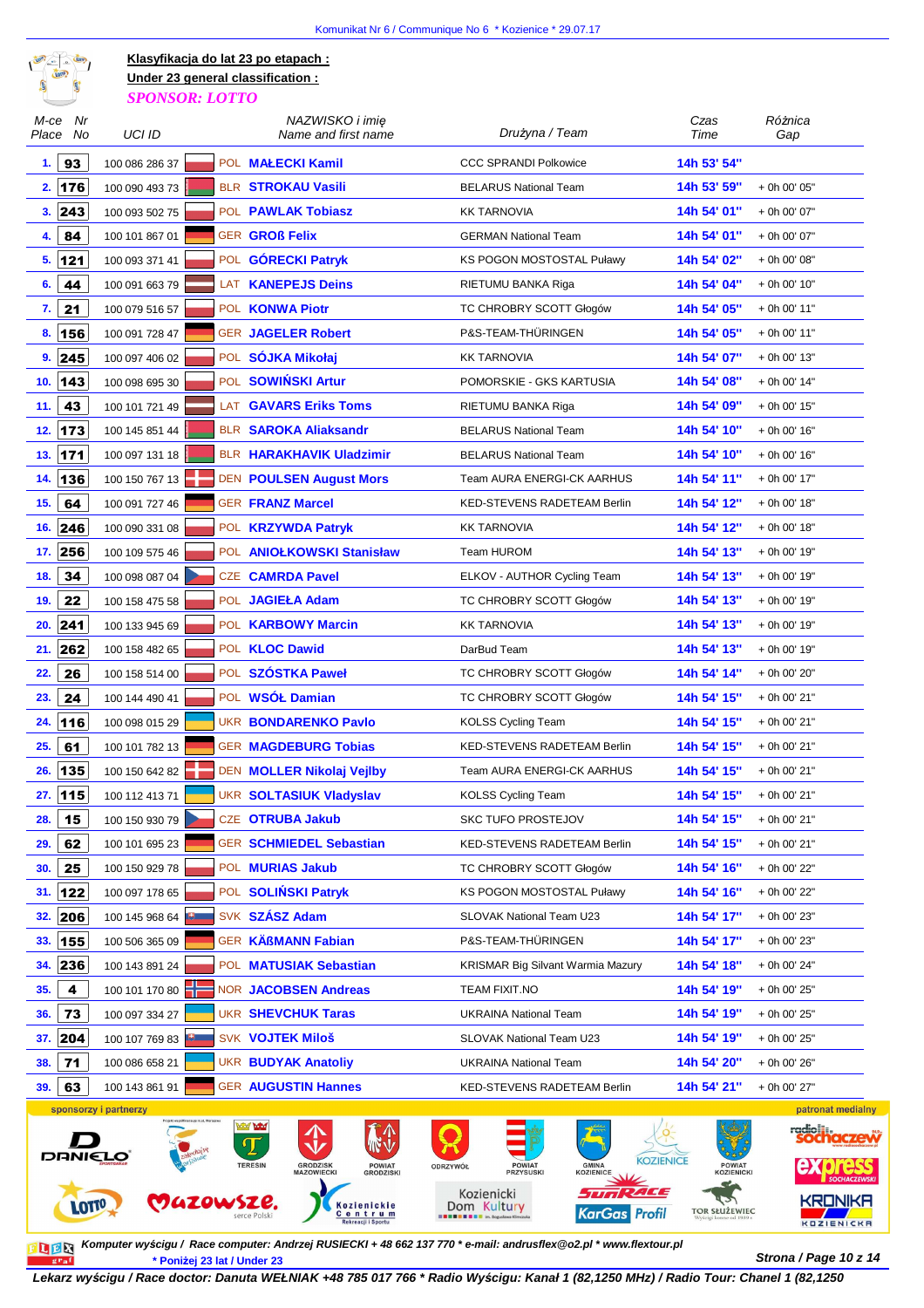|                           |                                           |                                               | Komunikat Nr 6 / Communique No 6 CKozienice CZ9.07.17 |                             |
|---------------------------|-------------------------------------------|-----------------------------------------------|-------------------------------------------------------|-----------------------------|
| 126<br>40.                | 100 150 634 74                            | POL KONOFAŁ Sebastian                         | <b>KS POGON MOSTOSTAL Puławy</b>                      | 14h 54' 21"<br>+ 0h 00' 27" |
| 221<br>41.                | 100 150 609 49                            | POL <b>KRUPA Adrian</b>                       | MAYDAY Team Ziemia Lubelska                           | 14h 54' 22"<br>+ 0h 00' 28" |
| 153<br>42.                | 100 144 811 71                            | <b>GER FRANZ Toni</b>                         | P&S-TEAM-THÜRINGEN                                    | 14h 54' 22"<br>+ 0h 00' 28" |
| 233<br>43.                | 100 150 616 56                            | POL RAJCH Bartłomiej                          | KRISMAR Big Silvant Warmia Mazury                     | 14h 54' 22"<br>+ 0h 00' 28" |
| 74<br>44.                 | 100 096 409 72                            | <b>UKR UDOD Rinat</b>                         | <b>UKRAINA National Team</b>                          | 14h 54' 22"<br>+ 0h 00' 28" |
| 75<br>45.                 | 100 111 452 80                            | <b>UKR SHCHERBAN Vladyslav</b>                | <b>UKRAINA National Team</b>                          | 14h 54' 23"<br>+ 0h 00' 29" |
| 23<br>46.                 | 100 158 481 64                            | POL JATCZAK Artur                             | TC CHROBRY SCOTT Głogów                               | 14h 54' 23"<br>+ 0h 00' 29" |
| 205<br>47.                | 100 100 400 86                            | SVK VANČO Filip                               | SLOVAK National Team U23                              | 14h 54' 23"<br>+ 0h 00' 29" |
| 223<br>48.                | 100 148 517 91                            | POL KRASIŃSKI Łukasz                          | MAYDAY Team Ziemia Lubelska                           | 14h 54' 24"<br>+ 0h 00' 30" |
| 72<br>49.                 | 100 133 951 75                            | UKR ZUBENKO Mykyta                            | <b>UKRAINA National Team</b>                          | 14h 54' 25"<br>+ 0h 00' 31" |
| 232<br>50.                | 100 100 917 21                            | POL WALECKI Kamil                             | KRISMAR Big Silvant Warmia Mazury                     | 14h 54' 25"<br>+ 0h 00' 31" |
| 83<br>51.                 | 100 101 840 71                            | <b>GER FLICKE Bastian</b>                     | <b>GERMAN National Team</b>                           | 14h 54' 25"<br>+ 0h 00' 31" |
| 125<br>52.                | 100 150 646 86                            | POL PEKALA Piotr                              | KS POGON MOSTOSTAL Puławy                             | 14h 54' 28"<br>+ 0h 00' 34" |
| 203<br>53.                | 100 112 209 61                            | <b>SVK SZABO Miklos</b>                       | SLOVAK National Team U23                              | 14h 54' 28"<br>+ 0h 00' 34" |
| 202<br>54.                | 100 148 257 25                            | SVK PERSON Tomáš                              | SLOVAK National Team U23                              | 14h 55' 05"<br>+ 0h 01' 11" |
| 66<br>55.                 | 100 161 309 79                            | <b>GER GEBAUER Oskar</b>                      | KED-STEVENS RADETEAM Berlin                           | 14h 55' 37"<br>+ 0h 01' 43" |
| 254<br>56.                | 100 091 298 05                            | POL GUTEK Mikołaj                             | Team HUROM                                            | 14h 55' 59"<br>+ 0h 02' 05" |
| 124<br>57.                | 100 150 637 77                            | POL KUCIO Krzysztof                           | KS POGON MOSTOSTAL Puławy                             | 14h 56' 28"<br>+ 0h 02' 34" |
| 154<br>58.                | 100 097 460 56                            | <b>GER HAUPT Tarik</b>                        | P&S-TEAM-THÜRINGEN                                    | 14h 57' 43"<br>+ 0h 03' 49" |
| 166<br>59.                | 100 150 932 81                            | POL TRACZ Szymon                              | <b>WIBATECH 7R FUJI</b>                               | 14h 57' 47"<br>+ 0h 03' 53" |
| 152<br>60.                | 100 090 418 95                            | <b>GER DINKLER Jonathan</b>                   | P&S-TEAM-THÜRINGEN                                    | 14h 58' 40"<br>+ 0h 04' 46" |
| 186<br>61.                | 100 108 070 93                            | POL <b>KRAWCZYK Szymon</b>                    | <b>VOSTER UNIWHEELS Team</b>                          | 14h 59' 34"<br>+ 0h 05' 40" |
|                           | <u>Klasyfikacja aktywnego po etapach:</u> |                                               |                                                       |                             |
|                           |                                           | Intermediate sprints general classification : |                                                       |                             |
|                           | <b>SPONSOR: MAZOVIA Team</b>              |                                               |                                                       |                             |
| Nr<br>M-ce<br>Place<br>No | UCI ID                                    | NAZWISKO i imię<br>Name and first name        | Drużyna / Team                                        |                             |
| 164<br>1.                 | 100 053 545 82                            | POL STEPNIAK Grzegorz                         | <b>WIBATECH 7R FUJI</b>                               | 8 p.                        |
|                           | 2. 176 $*$ 100 090 493 73                 | BLR STROKAU Vasili                            | <b>BELARUS National Team</b>                          | 8 p.                        |
| 42<br>3.                  | 100 074 617 08                            | LAT BOGDANOVICS Maris                         | RIETUMU BANKA Riga                                    | 8 p.                        |
| 93<br>4.                  | 100 086 286 37                            | POL MALECKI Kamil                             | <b>CCC SPRANDI Polkowice</b>                          | 6 p.                        |
| 251<br>5.                 | 100 075 035 38                            | POL LATON Eryk                                | Team HUROM                                            | 4 p.                        |
| 182<br>6.                 | 100 056 069 84                            | POL PODLASKI Michał                           | VOSTER UNIWHEELS Team                                 | 4 p.                        |
| 32<br>7.                  | 100 025 105 63                            | CZE KAŇKOVSKÝ Alois                           | ELKOV - AUTHOR Cycling Team                           | 3 p.                        |
| 96<br>8.                  | 100 079 514 55                            | POL STOSZ Patryk                              | <b>CCC SPRANDI Polkowice</b>                          | 3 p.                        |
| 14<br>9.                  | 100 087 085 60                            | CZE ZAHÁLKA Matej                             | <b>SKC TUFO PROSTEJOV</b>                             | 3 p.                        |
| 253<br>10.                | 100 068 905 19                            | POL TOMASIAK Konrad                           | Team HUROM                                            | 2 p.                        |
| 243<br>11.                | 100 093 502 75                            | POL PAWLAK Tobiasz                            | <b>KK TARNOVIA</b>                                    | 1 p.                        |
| 12.<br>36                 | 100 046 275 87                            | CZE HAČECKÝ Vojtech                           | ELKOV - AUTHOR Cycling Team                           | 1 p.                        |
| 184<br>13.                |                                           |                                               |                                                       |                             |
|                           | 100 066 000 24                            | POL NOWACZEK Mateusz                          | <b>VOSTER UNIWHEELS Team</b>                          | 1 p.                        |



**Strona / Page 11 z 14 \* Poniżej 23 lat / Under 23 Komputer wy***ś***cigu / Race computer: Andrzej RUSIECKI + 48 662 137 770 \* e-mail: andrusflex@o2.pl \* www.flextour.pl**

15. **104** 100 015 774 44 POL **REBIEWSKI Jarosław DOMIN SPORT 1 p. 16.** 226 100 145 737 27 POL **KARPIUK Adrian** MAYDAY Team Ziemia Lubelska **1 p.**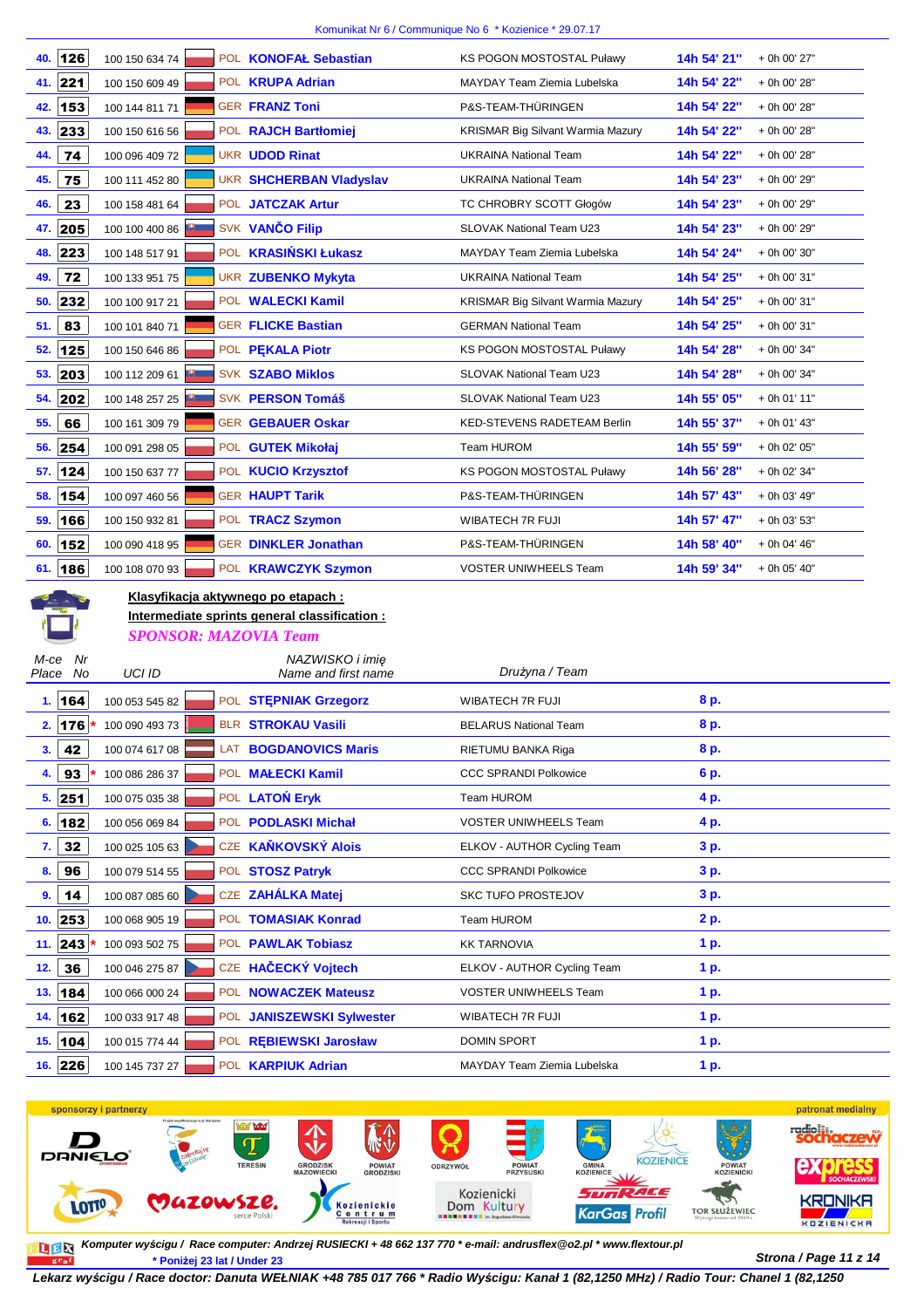

**Klasyfikacja Super Sprinter po etapach :** *SPONSOR: KarGas Profil* **Super Sprinter general classification :**

| M-ce<br>Place | Nr<br>No     | UCI ID         |  | NAZWISKO i imie<br>Name and first name | Drużyna / Team                     |       |
|---------------|--------------|----------------|--|----------------------------------------|------------------------------------|-------|
|               | 1.182        | 100 056 069 84 |  | POL <b>PODLASKI Michał</b>             | <b>VOSTER UNIWHEELS Team</b>       | 25 p. |
|               | $2.  152 $ * | 100 090 418 95 |  | <b>GER DINKLER Jonathan</b>            | P&S-TEAM-THÜRINGEN                 | 12 p. |
| 3.102         |              | 100 033 143 50 |  | POL DETKO Artur                        | <b>DOMIN SPORT</b>                 | 11 p. |
| 4.            | 184          | 100 066 000 24 |  | POL <b>NOWACZEK Mateusz</b>            | <b>VOSTER UNIWHEELS Team</b>       | 10 p. |
| 5.            | 185          | 100 079 518 59 |  | POL <b>GRABIS Mateusz</b>              | <b>VOSTER UNIWHEELS Team</b>       | 8 p.  |
| 6.            | 93           | 100 086 286 37 |  | POL <b>MAŁECKI Kamil</b>               | <b>CCC SPRANDI Polkowice</b>       | 7 p.  |
| 7.            | 96           | 100 079 514 55 |  | POL STOSZ Patryk                       | <b>CCC SPRANDI Polkowice</b>       | 5 p.  |
| 8.            | 33           | 100 075 232 41 |  | CZE ČERNÝ Josef                        | ELKOV - AUTHOR Cycling Team        | 5 p.  |
| 9.            | 131          | 100 145 136 08 |  | <b>DEN MUFF Frederik</b>               | <b>Team AURA ENERGI-CK AARHUS</b>  | 5 p.  |
| 10.           | 226          | 100 145 737 27 |  | POL <b>KARPIUK Adrian</b>              | MAYDAY Team Ziemia Lubelska        | 5 p.  |
| 11.           | 91           | 100 033 181 88 |  | POL BIAŁOBŁOCKI Marcin                 | <b>CCC SPRANDI Polkowice</b>       | 3 p.  |
| 12.           | 176          | 100 090 493 73 |  | <b>BLR STROKAU Vasili</b>              | <b>BELARUS National Team</b>       | 3 p.  |
| 13.           | 94           | 100 045 999 05 |  | <b>BUL MIHAYLOV Nikolay</b>            | <b>CCC SPRANDI Polkowice</b>       | 3 p.  |
| 14.           | 31           | 100 020 582 02 |  | CZE BUCHÁČEK Tomáš                     | ELKOV - AUTHOR Cycling Team        | 3 p.  |
| 15.           | 136          | 100 150 767 13 |  | <b>DEN POULSEN August Mors</b>         | <b>Team AURA ENERGI-CK AARHUS</b>  | 3 p.  |
| 16.           | 61           | 100 101 782 13 |  | <b>GER MAGDEBURG Tobias</b>            | <b>KED-STEVENS RADETEAM Berlin</b> | 3 p.  |
| 17.           | 155 *        | 100 506 365 09 |  | <b>GER KÄßMANN Fabian</b>              | P&S-TEAM-THÜRINGEN                 | 3 p.  |
| 18.           | 161          | 100 028 661 30 |  | POL MORAJKO Jacek                      | WIBATECH 7R FUJI                   | 3 p.  |
| 19.           | 95           | 100 088 985 20 |  | POL <b>MROŻEK Marcin</b>               | <b>CCC SPRANDI Polkowice</b>       | 1 p.  |
| 20.           | 106          | 100 046 406 24 |  | POL ZIELIŃSKI Kamil                    | <b>DOMIN SPORT</b>                 | 1 p.  |
| 21.           | 143          | 100 098 695 30 |  | POL SOWIŃSKI Artur                     | POMORSKIE - GKS KARTUSIA           | 1 p.  |
| 22.           | 6            | 100 138 535 03 |  | NOR <b>BLÅLID Marius</b>               | TEAM FIXIT.NO                      | 1 p.  |
| 23.           | 171          | 100 097 131 18 |  | BLR HARAKHAVIK Uladzimir               | <b>BELARUS National Team</b>       | 1 p.  |
| 24.           | 115          | 100 112 413 71 |  | <b>UKR SOLTASIUK Vladyslav</b>         | <b>KOLSS Cycling Team</b>          | 1 p.  |
| 25.           | 74           | 100 096 409 72 |  | <b>UKR UDOD Rinat</b>                  | <b>UKRAINA National Team</b>       | 1 p.  |
| 26.           | 101          | 100 072 469 91 |  | POL <b>KOSTECKI Patryk</b>             | <b>DOMIN SPORT</b>                 | 1 p.  |
| 27.   186     |              | 100 108 070 93 |  | POL KRAWCZYK Szymon                    | <b>VOSTER UNIWHEELS Team</b>       | 1 p.  |
|               |              |                |  |                                        |                                    |       |



**Strona / Page 12 z 14 \* Poniżej 23 lat / Under 23 Komputer wy***ś***cigu / Race computer: Andrzej RUSIECKI + 48 662 137 770 \* e-mail: andrusflex@o2.pl \* www.flextour.pl**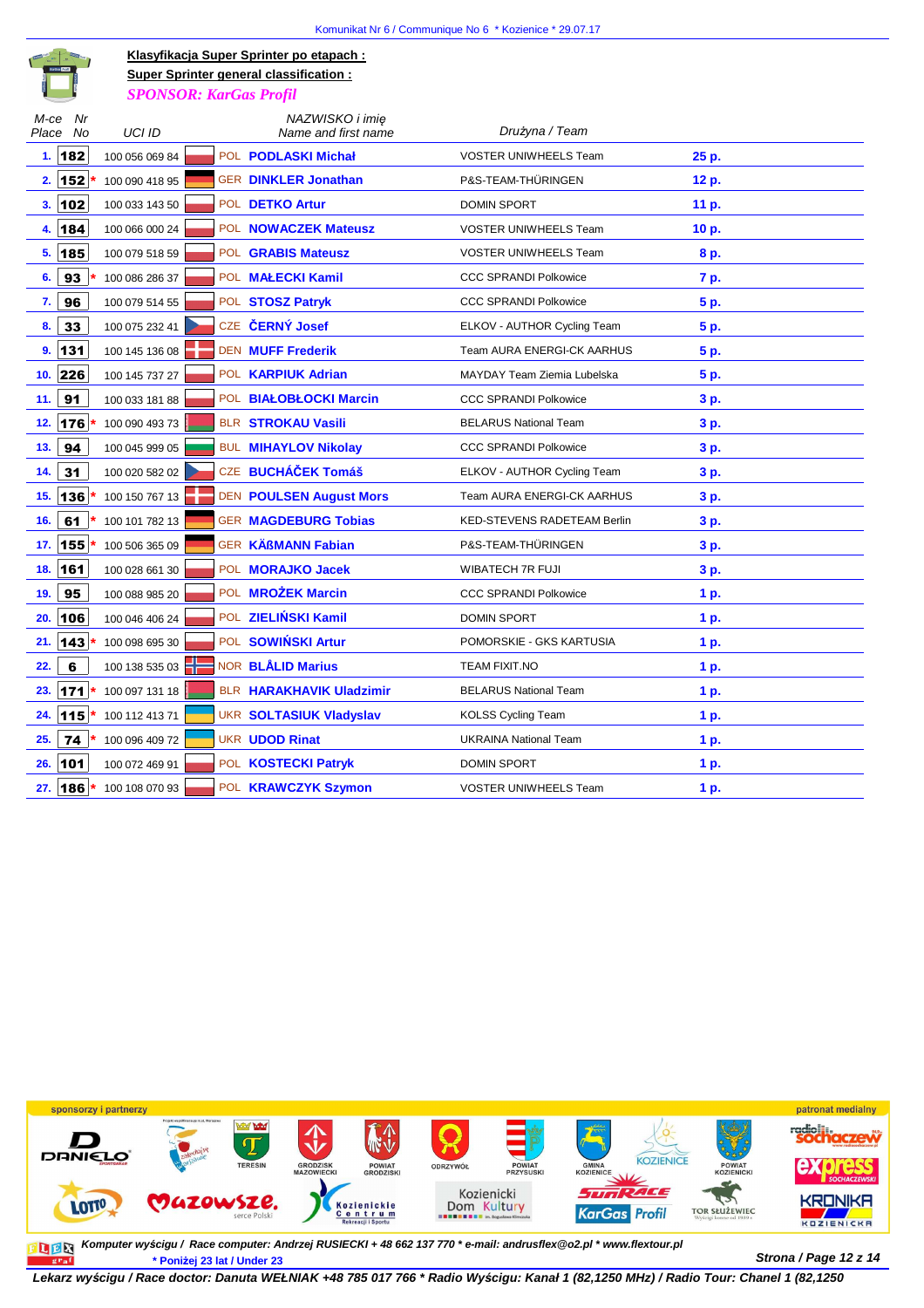#### **Klasyfikacja drużynowa po etapach : Team general classification :**

| Miejsce<br>Place | Drużyna<br>Team                          | Kod klubu<br>Code team | Czas drużyny<br>Time team | Różnica<br>Gap |
|------------------|------------------------------------------|------------------------|---------------------------|----------------|
| 1.               | <b>CCC SPRANDI Polkowice</b>             | CCC                    | 44h 41' 58"               |                |
| 2.               | RIETUMU BANKA Riga                       | <b>RIE</b>             | 44h 42' 06"               | + 0h 00' 08"   |
| 3.               | <b>GERMAN National Team</b>              | <b>GNT</b>             | 44h 42' 10"               | $+$ 0h 00' 12" |
| 4.               | <b>Team HUROM</b>                        | <b>THU</b>             | 44h 42' 11"               | + 0h 00' 13"   |
| 5.               | <b>DOMIN SPORT</b>                       | <b>DSP</b>             | 44h 42' 12"               | $+$ 0h 00' 14" |
| 6.               | <b>ELKOV - AUTHOR Cycling Team</b>       | <b>ELA</b>             | 44h 42' 14"               | + 0h 00' 16"   |
| 7.               | <b>KOLSS Cycling Team</b>                | <b>KLS</b>             | 44h 42' 16"               | $+$ 0h 00' 18" |
| 8.               | <b>VOSTER UNIWHEELS Team</b>             | <b>VOS</b>             | 44h 42' 17"               | + 0h 00' 19"   |
| 9.               | <b>Team AURA ENERGI-CK AARHUS</b>        | <b>AUR</b>             | 44h 42' 20"               | + 0h 00' 22"   |
| 10.              | <b>KK TARNOVIA</b>                       | <b>TAR</b>             | 44h 42' 21"               | + 0h 00' 23"   |
| 11.              | <b>P&amp;S-TEAM-THÜRINGEN</b>            | <b>PST</b>             | 44h 42' 22"               | + 0h 00' 24"   |
| 12.              | <b>BELARUS National Team</b>             | <b>NCB</b>             | 44h 42' 25"               | + 0h 00' 27"   |
| 13.              | <b>TC CHROBRY SCOTT Głogów</b>           | <b>TCC</b>             | 44h 42' 32"               | + 0h 00' 34"   |
| 14.              | <b>TEAM FIXIT.NO</b>                     | <b>FIX</b>             | 44h 42' 33"               | + 0h 00' 35"   |
| 15.              | DarBud Team                              | <b>DAR</b>             | 44h 42' 36"               | + 0h 00' 38"   |
| 16.              | <b>KS POGON MOSTOSTAL Puławy</b>         | <b>MOS</b>             | 44h 42' 39"               | $+$ 0h 00' 41" |
| 17.              | <b>SKC TUFO PROSTEJOV</b>                | <b>SKC</b>             | 44h 42' 41"               | $+$ 0h 00' 43" |
| 18.              | <b>KED-STEVENS RADETEAM Berlin</b>       | <b>KED</b>             | 44h 42' 42"               | $+$ 0h 00' 44" |
| 19.              | <b>SLOVAK National Team U23</b>          | <b>SNT</b>             | 44h 42' 45"               | + 0h 00' 47"   |
| 20.              | <b>UKRAINA National Team</b>             | <b>UNT</b>             | 44h 42' 50"               | + 0h 00' 52"   |
| 21.              | <b>KRISMAR Big Silvant Warmia Mazury</b> | <b>WIM</b>             | 44h 43' 01"               | $+$ 0h 01' 03" |
| 22.              | <b>WIBATECH 7R FUJI</b>                  | <b>WIB</b>             | 44h 43' 36"               | $+$ 0h 01' 38" |
| 23.              | <b>MAYDAY Team Ziemia Lubelska</b>       | <b>MAY</b>             | 44h 44' 00"               | + 0h 02' 02"   |



**Strona / Page 13 z 14 \* Poniżej 23 lat / Under 23 Komputer wy***ś***cigu / Race computer: Andrzej RUSIECKI + 48 662 137 770 \* e-mail: andrusflex@o2.pl \* www.flextour.pl**